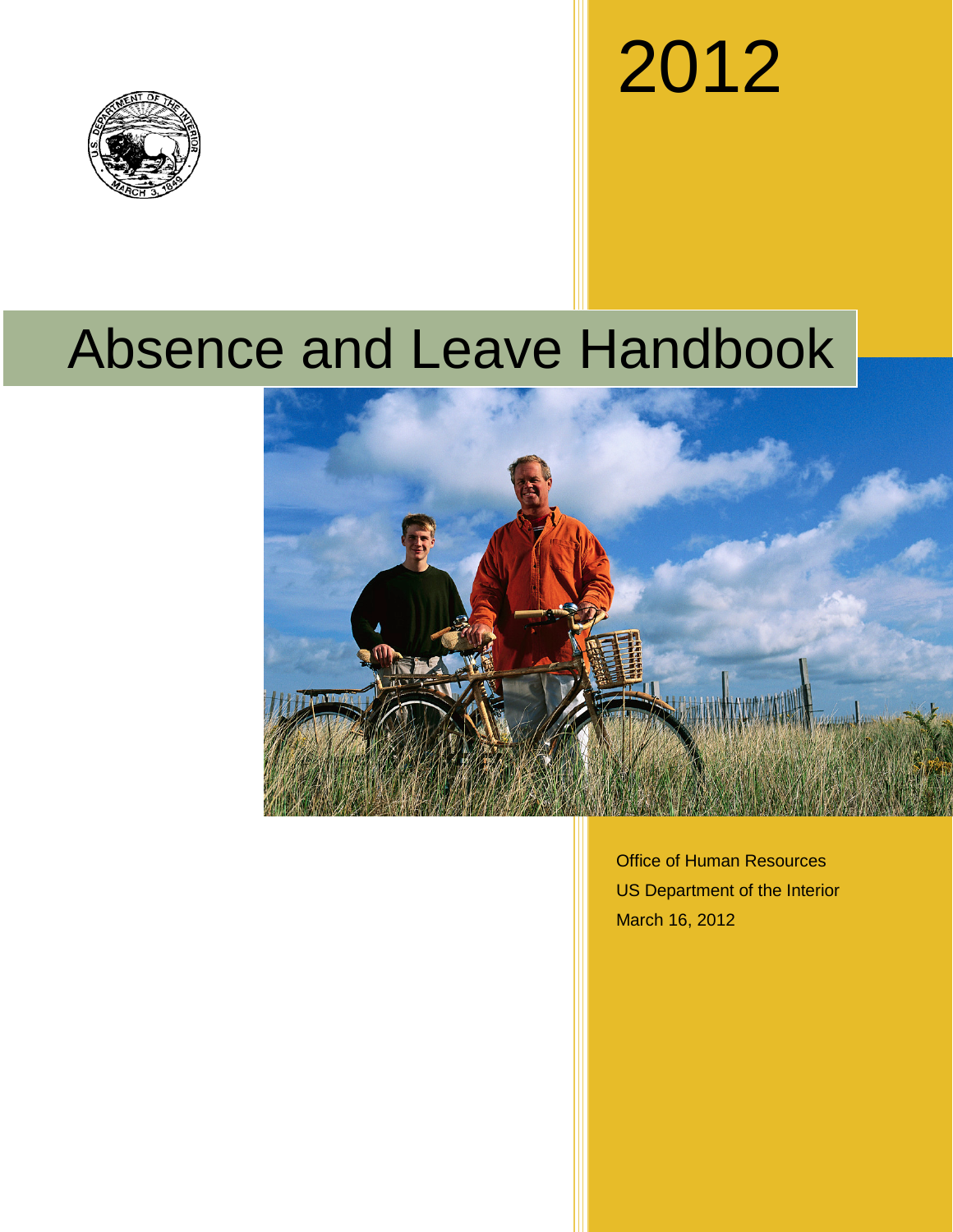# **Table of Contents**

| 2-7 Use of Annual Leave to Reach Initial Eligibility for An Immediate Annuity  10 |                |
|-----------------------------------------------------------------------------------|----------------|
|                                                                                   |                |
|                                                                                   |                |
|                                                                                   |                |
|                                                                                   |                |
|                                                                                   |                |
|                                                                                   |                |
| Chapter 6 - Military Leave and Federal Employee Health Benefits (FEHB)  14        |                |
|                                                                                   |                |
|                                                                                   |                |
|                                                                                   |                |
|                                                                                   |                |
|                                                                                   |                |
|                                                                                   |                |
|                                                                                   |                |
|                                                                                   |                |
|                                                                                   |                |
|                                                                                   |                |
|                                                                                   |                |
|                                                                                   |                |
|                                                                                   |                |
|                                                                                   |                |
|                                                                                   |                |
|                                                                                   | .22            |
|                                                                                   |                |
|                                                                                   |                |
|                                                                                   |                |
|                                                                                   |                |
|                                                                                   |                |
|                                                                                   |                |
|                                                                                   |                |
| 10-15 Bureau/Office Termination of Applicant's Enrollment in the VLTP Program 25  |                |
|                                                                                   |                |
|                                                                                   |                |
|                                                                                   |                |
|                                                                                   |                |
|                                                                                   | $\overline{c}$ |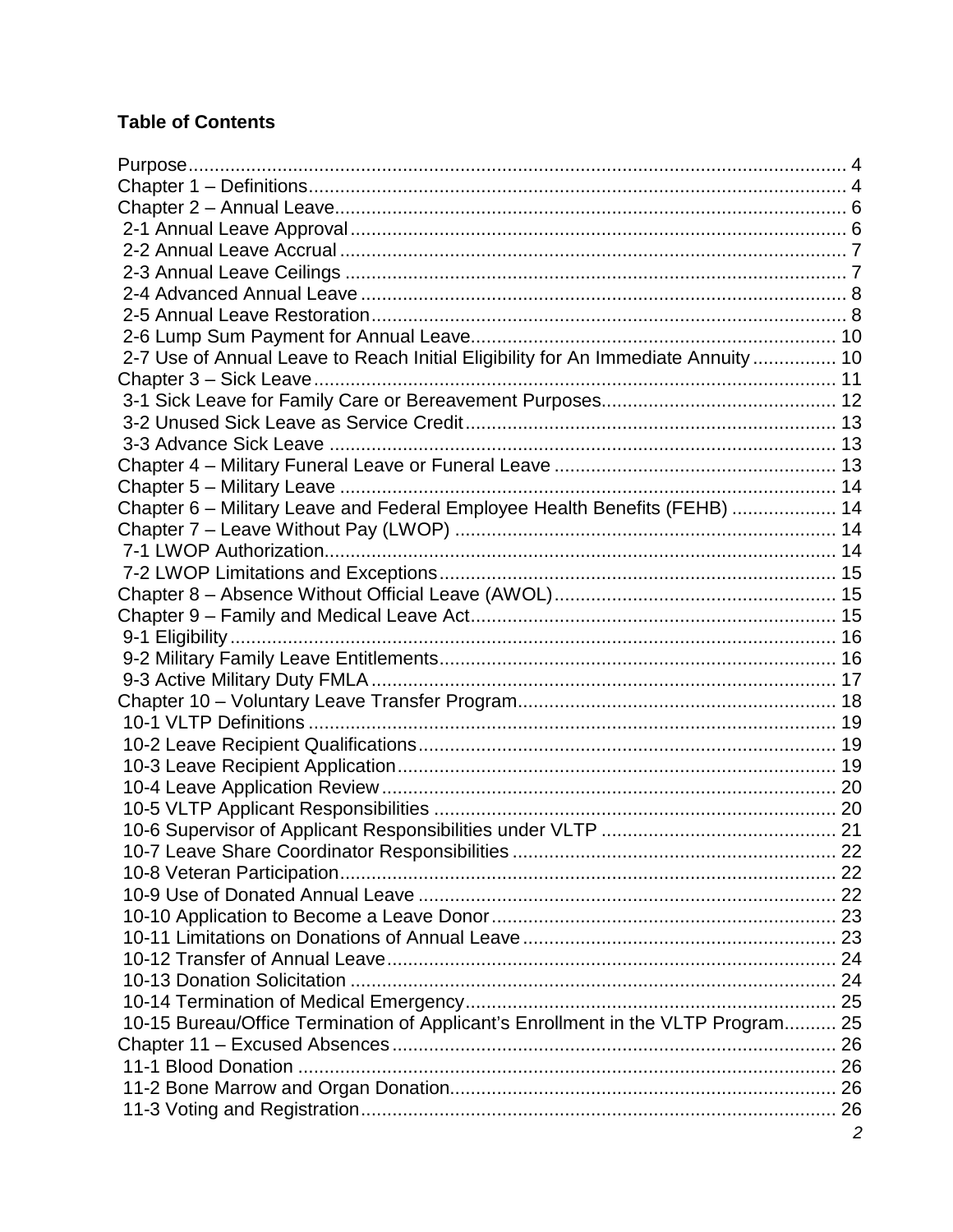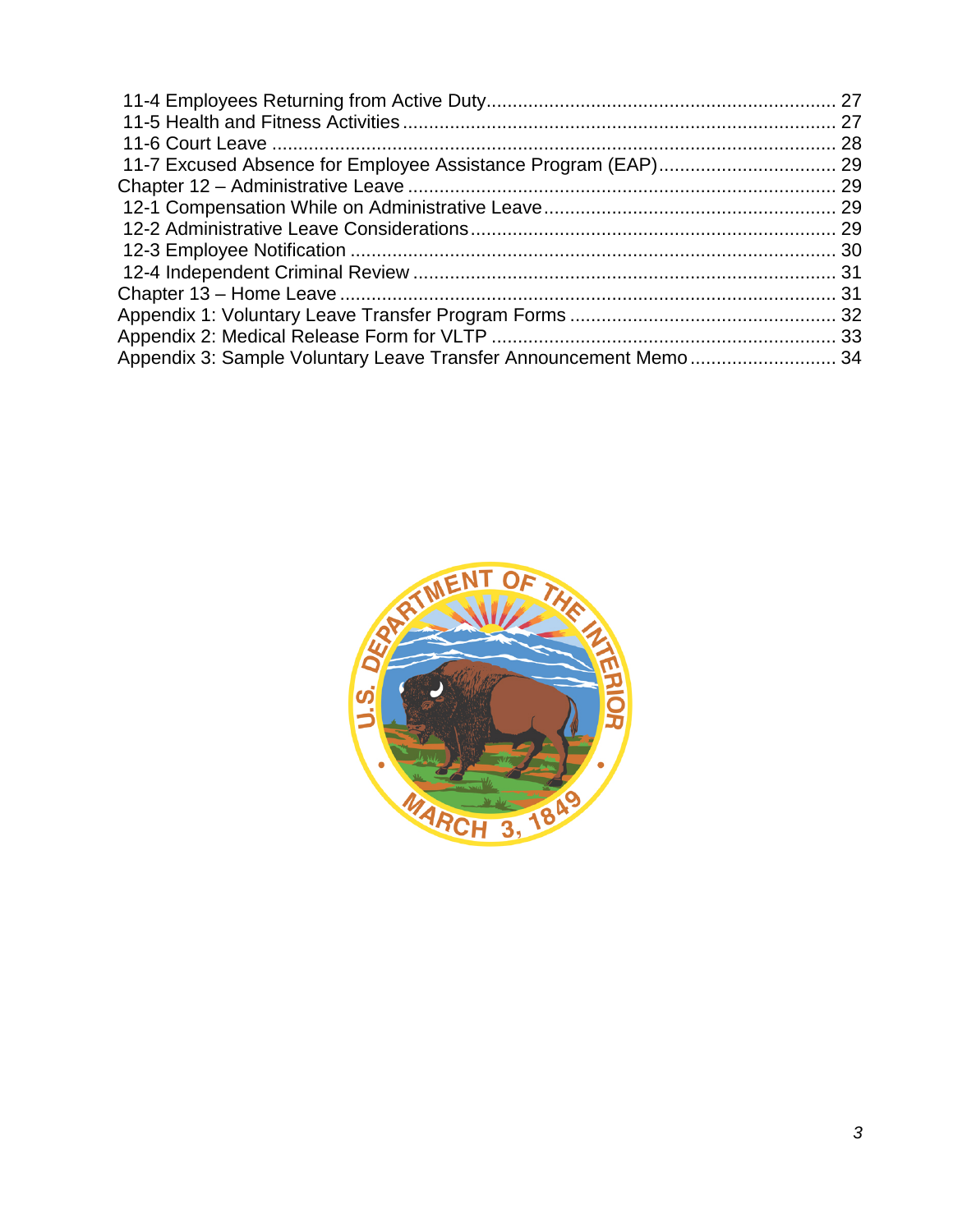# **Purpose**

The purpose of the Absence and Leave Departmental Handbook is to set Departmental absence and leave procedures based upon leave laws, regulations of the Office of Personnel Management and Comptroller General Decisions. The Absence and Leave Departmental Handbook will be an accompanying volume to DM 370 Chapter 630: Absence and Leave.

Where labor contracts exist, Bureaus and Offices are cautioned to follow negotiated collective bargaining agreements regarding topics covered in this Handbook.

#### **Chapter 1. Definitions**

**Absence without official leave (AWOL).** A period of absence without pay for which an employee did not obtain prior approval and the absence is not subsequently approved.

**Accrued Leave.** Leave an employee earns during the current leave year that is unused at any given time in that leave year.

**Accumulated Leave.** Unused leave remaining to the credit of an employee at the end of a leave year.

**Advanced Leave.** Annual or sick leave hours granted for use prior to being earned.

**Approving Official.** A supervisor or manager who has the delegated authority to approve leave or take other personnel action.

**Committed Relationship.** One in which the employee, and the domestic partner of the employee are each other's sole domestic partner (and are not married to or domestic partners with anyone else); and share responsibility for a significant measure of each other's common welfare and financial obligations. This includes, but is not limited to, a relationship between two individuals of the same or opposite sex that is granted legal recognition by a State or by the District of Columbia as a marriage or analogous relationship (including, but not limited to, a civil union).

**Covered Active Duty.** In the case of a member of a regular component of the Armed Forces, duty during the deployment of the member with the Armed Forces to a foreign country; and in the case of a member of a reserve component of the Armed Forces, duty during the deployment of the member with the Armed Forces to a foreign country under a call or order to active duty under a provision of law referred to in section 101(a) (13) (B) of title 10, United States Code. (29 USCS § 2611)

**Covered Service member.** (1) a member of the Armed Forces, including a member of the National Guard or Reserves, who is undergoing medical treatment, recuperation, or therapy, is otherwise in an outpatient status, or is otherwise on the temporary disability retired list, for a serious injury or illness; or (2) a veteran who is undergoing medical treatment, recuperation, or therapy, for a serious injury or illness and who was a member of the Armed Forces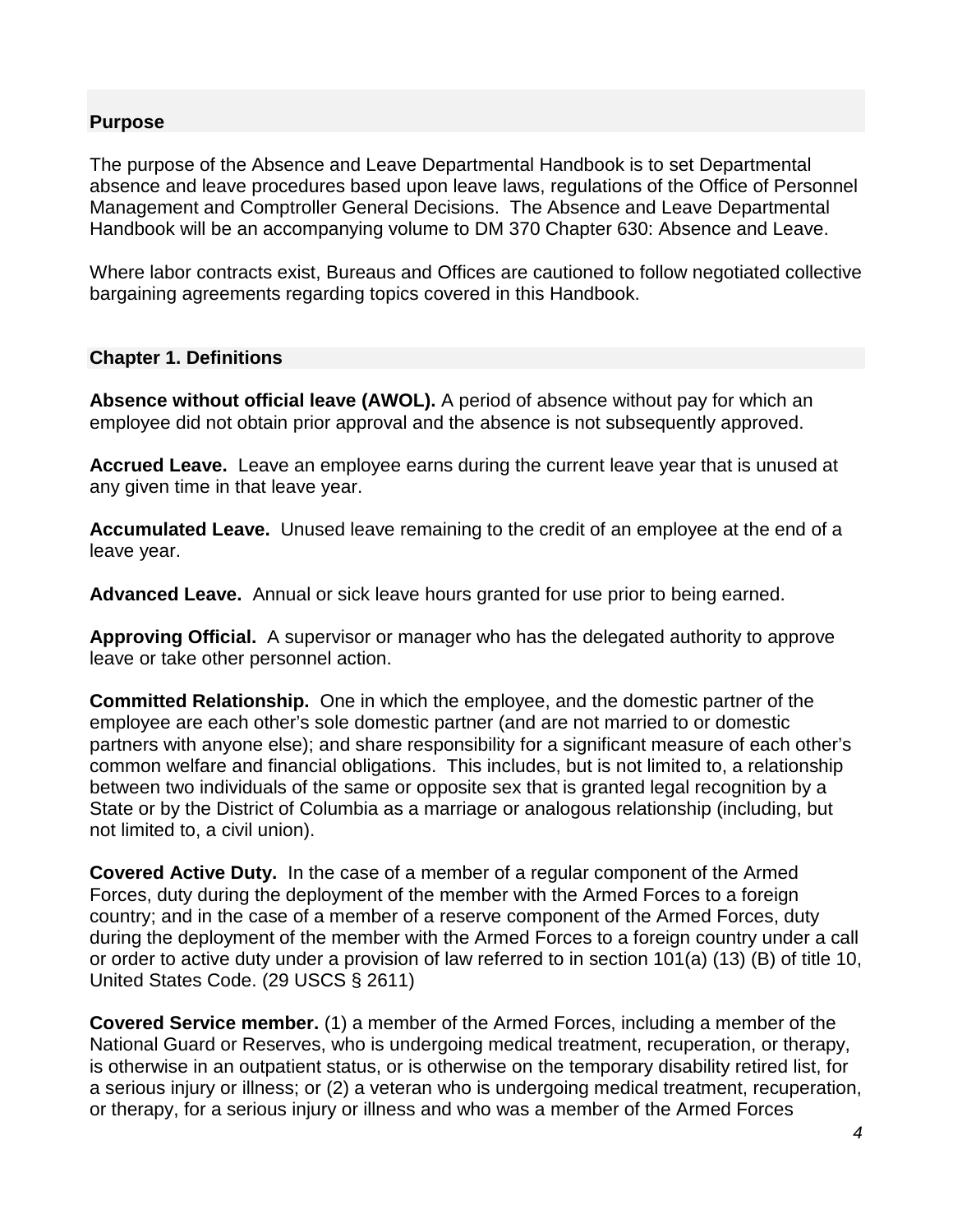(including a member of the National Guard or Reserves) at any time during the period of 5 years preceding the date on which the veteran undergoes that medical treatment, recuperation, or therapy.

**Domestic Partner.** An individual who is in a committed relationship with a Department of the Interior employee. Partners may be the same or opposite gender. *(See Committed Relationship)*

**Emergency Employee.** An employee who occupies a position that has been determined by management to be a critical job vital to public health, safety, welfare, national defense, or the operation of essential facilities or functions.

**Exigency of the public business.** An exigency of the public business may be said to exist when circumstances are beyond the control of the employee(s) affected, and the exigency could not have been reasonably anticipated. A sudden call to jury duty or military duty or a project's becoming suddenly visible politically or reaching a critical stage at the end of the year are examples of an exigency of the public business. If other employees can be substituted for those who forfeit leave, an exigency does not exist.

**Excused Absence.** An approved absence from duty without loss of pay and without charge to an employee's leave.

**Family Member.** *(Definition applies for sick leave, funeral leave, voluntary leave transfer, military family leave and emergency leave transfer.)*

*A*n individual with any of the following relationship to the employee:

- Spouse and parents thereof:
- Sons and daughters, and spouses thereof;
- Parents, and spouses, thereof;
- Brothers and sisters, and spouses thereof;
- Grandparents and grandchildren, and spouses thereof;
- Domestic partner and parents thereof, including domestic partners of any individual in paragraphs (2) through (5) of this definition; and
- Any individual related by blood or affinity whose close association with the employee is the equivalent of a family relationship.

**Family Member.** *(Definition applies to the Family Medical Leave Act (FMLA)).* An individual with any of the following relationship to the employee:

- Spouse (husband or wife pursuant to a marriage that is a legal union between one man and one woman, including common law marriage between one man and one woman in states where it is recognized);
- Children (including adopted or foster children, stepchildren or a legal ward); and
- Parents.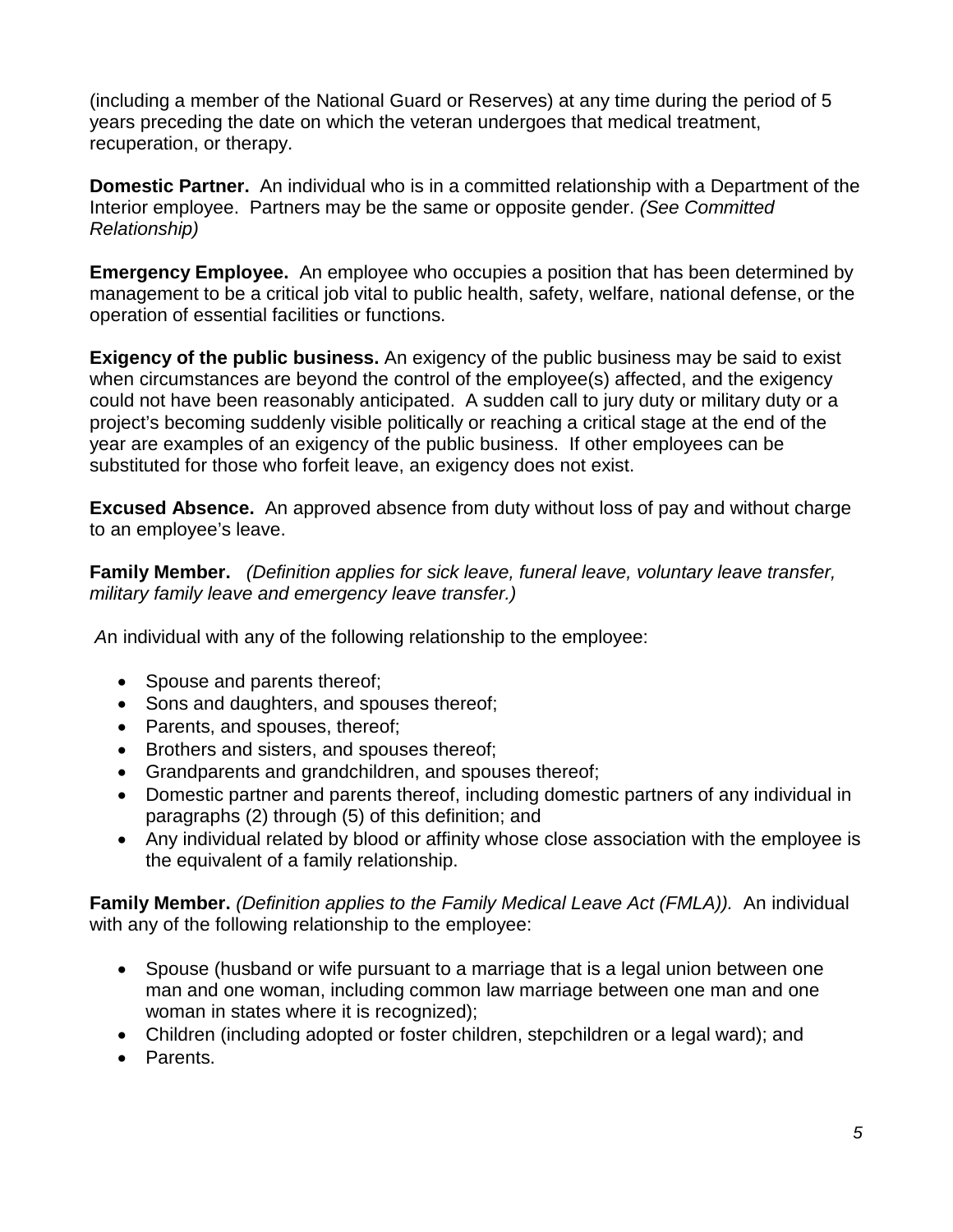**Family Medical Leave Act (FMLA).** The FMLA entitles eligible employees to take unpaid, job-protected leave for the birth and care of a child, placement for adoption or foster care of a child with the employee, care of an immediate family member (spouse, child, parent) who has a serious health condition, and/ or the employee's own serious health condition.

**Leave Without Pay (LWOP).** An approved absence from duty in a non-pay status requested by an employee and approved by an appropriate approving official.

**Leave Year.** A leave year begins on the first day of the first full biweekly pay period in a calendar year. A leave year ends on the last day of the  $26<sup>th</sup>$  pay period after the leave year begins.

**Military Funeral Leave.** Leave in conjunction with the burial of a military or veteran family member.

**Non-pay Status.** Any day(s) or hour(s) for which an employee is not entitled to pay. The employee is on the agency's rolls but not in pay status; i.e. employee is on LWOP, AWOL, suspension or furlough.

**Restored Leave.** Annual leave that was previously forfeited because the employee exceeded the maximum leave accumulation for carryover into a new leave year, but that has now been restored to a restored leave account.

**Suspension.** The placing of an employee for disciplinary reasons in a temporary status without duties and pay.

**Unscheduled Leave Policy.** A policy that addresses those occasions when the office is open for business, but weather or other emergency conditions may require the granting of annual leave without prior approval to non-emergency employees. In these instances, an official announcement is made and employees will notify their supervisor of their absence.

# **Chapter 2. Annual Leave**

Annual leave is a period of approved absence with pay from official duties intended to allow the employee vacation, rest and recreation. Annual leave is also intended for the employee's use in attending to personal or emergency business. Annual leave may not be denied or cancelled solely as a disciplinary action.

#### *2-1 Annual Leave Approval*

Supervisors have the discretion to decide when and in what amount annual leave may be approved. This decision should weigh the needs of the workplace with the desires of the employee. The needs of the workplace include workload and/or office coverage. Employees may be required to request leave several days to several months in advance of the time they wish to take it so that work can be scheduled and the leave plans of other employees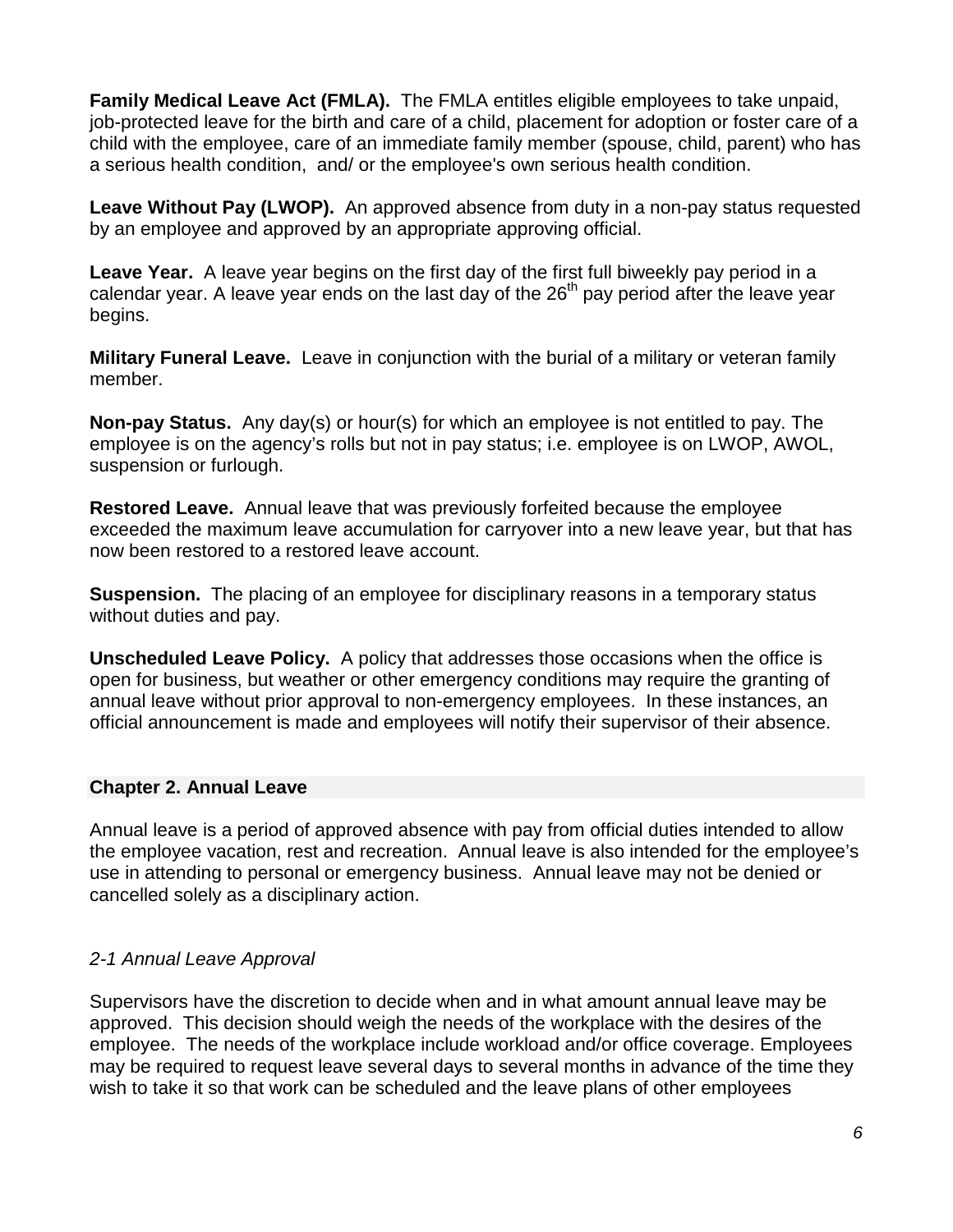coordinated. As plans change, both for the employee and supervisor, leave requests should be reviewed and updated.

Employees are responsible for notifying their supervisor of their leave plans and contacting their supervisor as soon as possible if requesting emergency annual leave. If the supervisor determines that the needs of the work unit preclude an approval of leave, the supervisor may order the employee to report to duty but must have a good business case to do so.

# *2-2 Annual Leave Accrual*

Annual leave is an employee benefit and accrues automatically.Employees earn annual leave each pay period based on years of creditable service. SES members, employees in SL/ST positions, and certain employees in "SES equivalent" positions earn 8 hours of annual leave each pay period regardless of creditable service. Other employees earn leave as outlined in Table 1.

| TABLE 1 - LEAVE ACCRUAL RATES (NON-SES, SL, ST) |                                                          |                                         |  |  |
|-------------------------------------------------|----------------------------------------------------------|-----------------------------------------|--|--|
| If Creditable Service** is:                     | <b>Then Accrual Rates per</b><br><b>Pay Period are:</b>  | <b>And Annual Accrual Rates</b><br>are: |  |  |
| Less than 3 years                               | 4 hours                                                  | 13 days                                 |  |  |
| 3 years but less than 15<br>years               | 6 hours plus 4 hours on last<br>pay period of leave year | 20 days                                 |  |  |
| 15 or more years                                | 8 hours                                                  | 26 days                                 |  |  |

\*\* **Note:** Certain types of active duty uniformed service MAY be counted as creditable service for leave accrual.

#### *2-3 Annual Leave Ceilings*

Non SES, SL and ST employees working in the United States can carry over a maximum of 240 hours of annual leave into the next leave year.

These same employees working outside of the United States may carry over 360 hours. When an employee leaves an overseas post in which he or she has been eligible for a maximum accumulation of 45 days (360 hours) of regular annual leave, the maximum amount of regular annual leave that he or she may carry forward into the next leave year shall not exceed 360 hours. This maximum accumulation continues as the employee's personal leave ceiling for succeeding years until such time as the employee carries a smaller accumulation of annual leave from one year to another. At that time, this smaller accumulation becomes the employee's new annual leave ceiling, unless this accumulation is less than 240 hours in which case, 240 hours becomes the employee's leave ceiling.

#### *2-4 Advanced Annual Leave*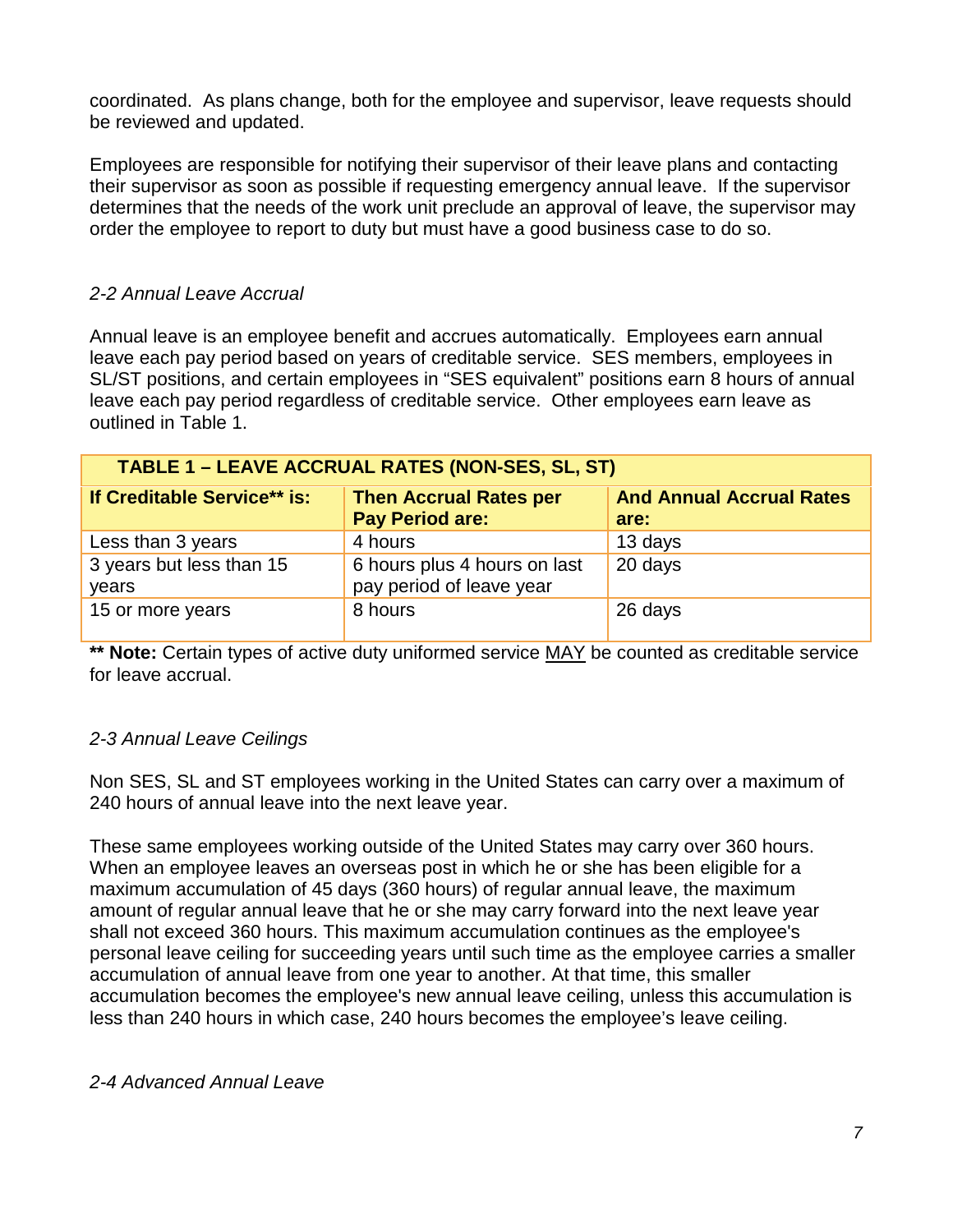Normally, annual leave is granted to an employee only after the leave is accrued. However, a supervisor may consider granting requests for advanced annual leave upon proper application when:

- The employee is eligible to earn annual leave and the employee is not on leave restriction.
- The request does not exceed the amount of annual leave that the employee would earn during the remainder of the leave year or the remainder of his or her appointment, whichever is shorter.
- There is reasonable assurance that the employee will return to duty and is not contemplating a resignation or retirement.

Advanced annual leave is not an entitlement to the employee. If an employee is indebted for advanced annual leave and separates from Federal service, he or she is required to repay the agency by refunding the amount of unearned leave or having the agency deduct the owed amount from any pay due to the employee. If an employee is indebted for advanced annual leave at the beginning of the next leave year, he or she is required to repay the agency by refunding the amount of unearned leave or having the agency deduct the owed amount from any pay due to the employee. If an employee dies or retires/separates on disability, he or she does not have to repay the debt.

# *2-5 Annual Leave Restoration*

Although employees and supervisors should monitor, schedule and use leave throughout the year, Employee's who have excess use or lose annual leave may request restoration of this leave into a new leave year when the employee is unable to use the leave due to illness, administrative error, an exigency of the public business. Bureau delegations of authority identify who may authorize restoration of annual leave.

Examples of exigency of the public business may include disaster duty, an emergency detail, jury service, etc. The operational requirement for denying or canceling leave must be of such significance that the employee could not be excused from duty during the period of requested leave.

Annual leave which was properly scheduled (or rescheduled) and approved for use before the end of the leave year and which must be forfeited because of an illness occurring or lasting so late in the leave year that the leave could not be used shall be restored in the amount the employee was prevented from using.

An approving official shall not restore leave forfeited because of illness when:

• the employee could have reasonably foreseen the absence which would preclude the use of excess annual leave such as planned surgery, therapy or normal maternity cases; and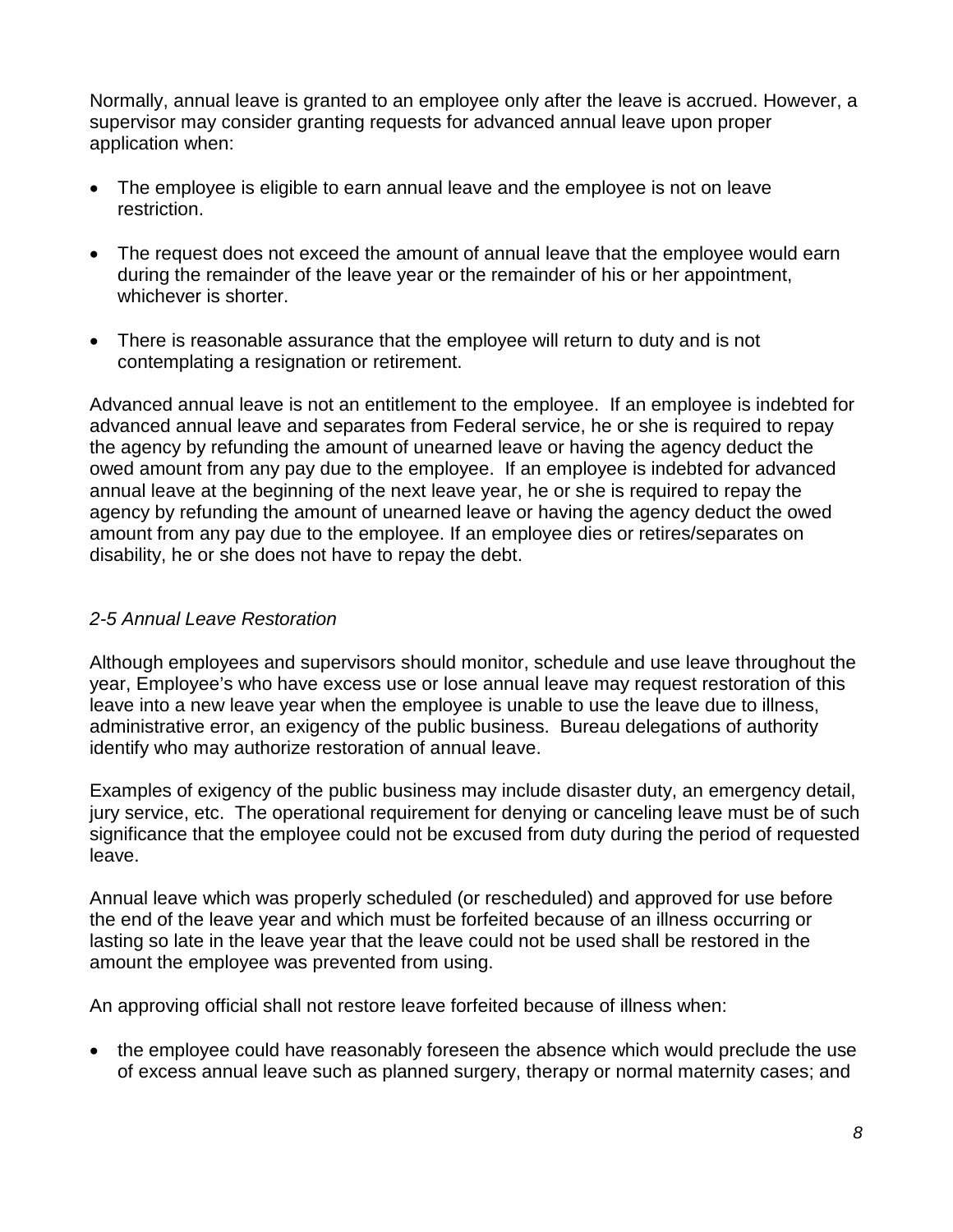• the employee neglects to reschedule annual leave not used because of illness; or an employee recovers soon enough to use excess annual leave.

An employee may have an absence recorded as annual leave rather than sick leave but not retroactively.

Employees must submit a written request for restored annual leave to their approving official. The request should include the following information:

- A copy of the written request to schedule the leave with the dates and the total number of hours scheduled. The leave must have been scheduled in writing prior to pay period 23 of the leave year to be eligible for restoration;
- In the case of exigency of public business, an explanation from the supervisor explaining the reason for denying or canceling the leave and an explanation why the leave could not be rescheduled before the end of the leave year. The operational requirement for denying or canceling leave must be of such significance that the employee could not be excused from duty during the period of requested leave. The supervisor must also identify the specific beginning and ending dates of the exigency period during which the employee was prevented from using annual leave;
- In the case of illness, a statement from the employee indicating the period of illness and, if applicable, the reason the leave could not be rescheduled before the end of the leave year;
- In the case of administrative error, an explanation of the error that caused the employee to be unable to use the leave; and
- A statement or other verification from the supervisor that the requested amounts of restored leave was available as use or lose leave in the employee's leave account at the end of the leave year.

If the approving official approves the written request for restored leave, a memo is sent to the appropriate SHRO stating how much leave will be restored. The SHRO will then forward the action on to payroll. The payroll office will establish a restored leave account and credit the restored leave to that account.

Restored leave is credited to a separate leave account and must be scheduled and used no later than two years after the end of the leave year in which it was restored. Any restored leave unused at the expiration of the established time limits is forfeited with no further right to restoration.

Employees may also be required to provide a plan that shows how restored leave will be used in the coming leave year.

#### *2-6 Lump Sum Payment for Annual Leave*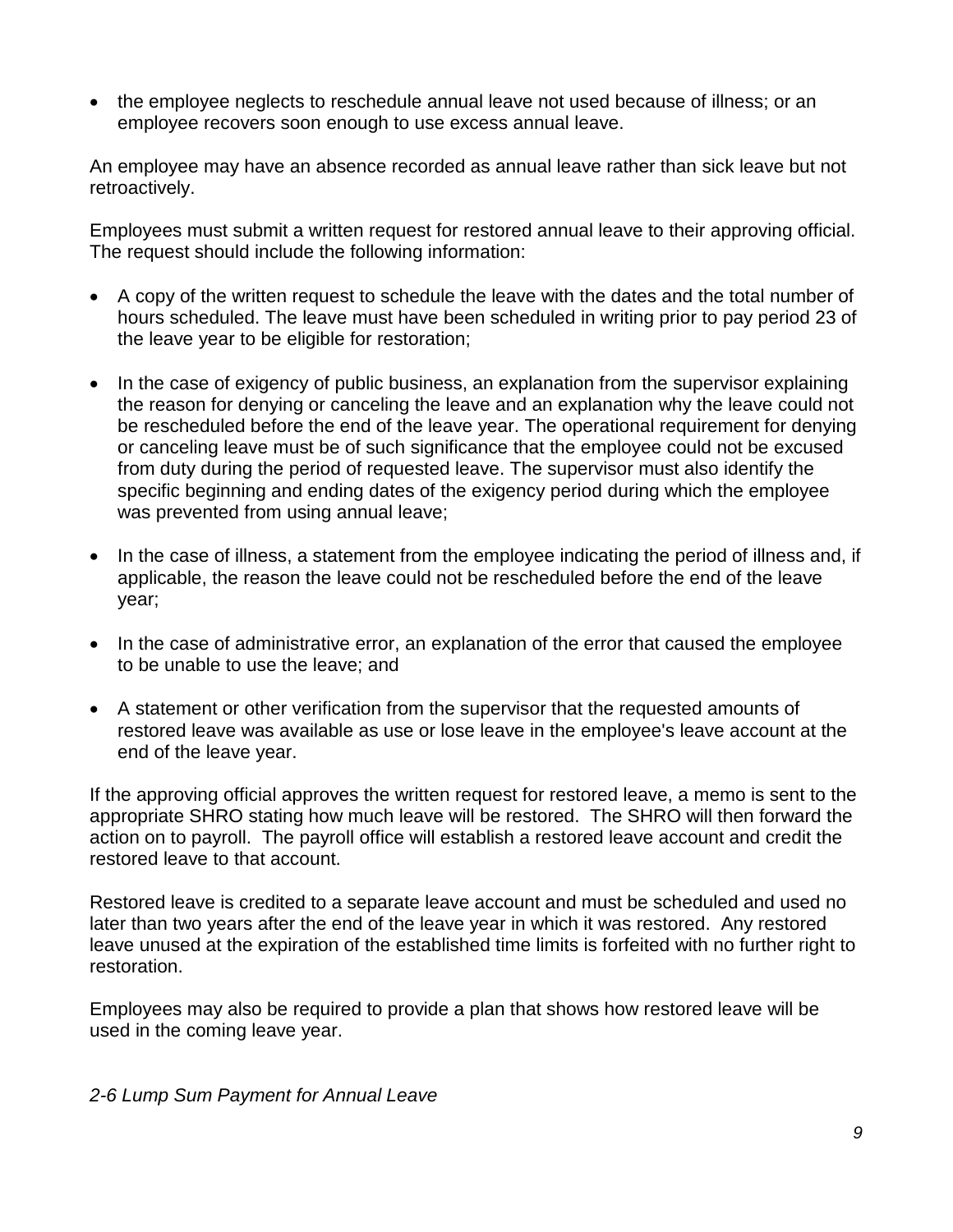An employee who is separated from the Federal service for one or more workdays is entitled to a lump sum payment for all unused annual leave accrued through the last full pay period before separation. Unused annual leave includes leave restored to the employee because of an exigency of the public business, illness or administrative error.

Also entitled to an annual leave lump sum payment is an employee who:

- Separates with reemployment rights to accept a position in a public international organization and elects not to retain his or her annual leave to his or her credit
- Moves without a break in service to a Federal position not under a leave system or not under a system to which annual leave is transferable, including the following:
	- A position as an intermittent or part-time employee for which there has not been established a regular tour of duty during each administrative workweek;
	- A part-time employee has an established tour of duty
	- A position as a temporary employee engaged in construction work at an hourly rate;
	- Employment by either the House of Representatives or the Senate; or
	- A position with a corporation supervised by the Farm Credit Administration when any member of the corporation's board of directors is elected or appointed by a private interest;
- Is appointed without compensation;
- Is employed on a fee basis; and
- Is ordered to active military duty may request an annual leave lump sum payment

# *2-7 Use of Annual Leave to reach Initial eligibility for an Immediate Annuity*

Public Law 104-208 gives employees who are involuntarily separated through reduction in force procedures the right to use accrued annual leave to remain on the agency's rolls past the effective date of the reduction in force separation to achieve initial eligibility for an immediate retirement under section 8336, 8412, 8414 and/or continued health benefits coverage under section 8905(b).

#### **Chapter 3. Sick Leave**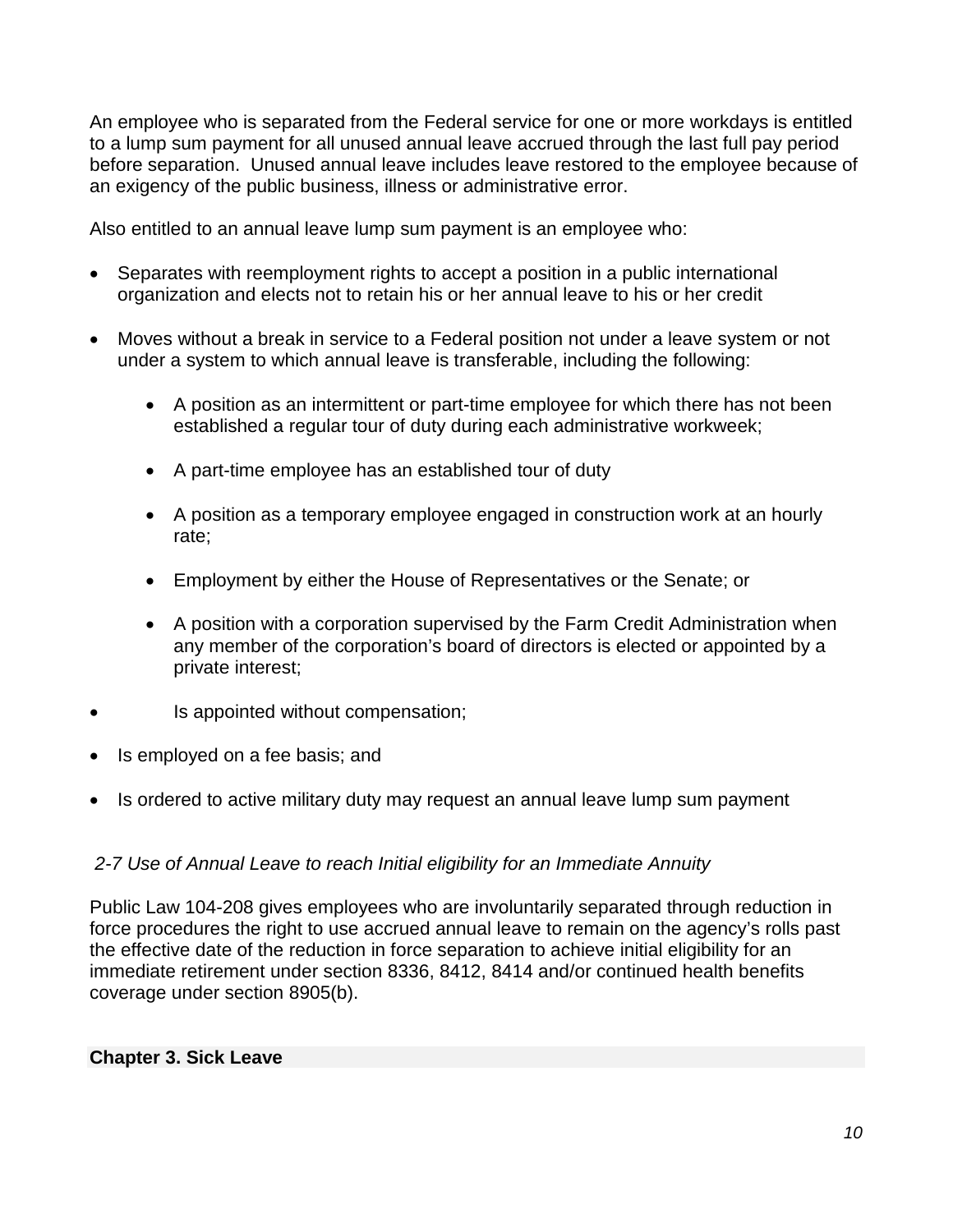Sick leave is a period of approved absence with pay from official duties. Most employees earn 4 hours of sick leave each pay period, regardless of years of service. Maximum annual carryover is unlimited. Sick leave is authorized when an employee:

- Is incapacitated for duty as a result of physical or mental illness, injury, pregnancy or childbirth;
- Receives medical, dental or optical examinations or treatment;
- Would endanger the rest of the workforce by being present on the job after exposure to a contagious disease as determined by a health care provider or public health authorities;
- Makes arrangements necessitated by the death of a family member or arranges for and attends the funeral of a family member;
- Provides care for a family member who is incapacitated as a result of physical or mental illness, pregnancy, childbirth, or who must be assisted to medical, optical, dental examinations or treatments;
- Adopts a child;
- Participates in a drug or alcohol counseling program, or other counseling program which is under the auspices of a licensed practitioner and which has been prescribed as treatment by a licensed practitioner; or
- Requires time to replace or repair a prosthetic device, or train in the use of an aid, e.g., a Seeing Eye dog.

For an absence of more than three workdays or for a lesser period when determined necessary by a supervisor, the supervisor may also require a medical certificate or other administratively acceptable evidence as to the reason for an absence. An employee must provide required evidence within 15 days of the request for evidence. If it is not practicable under the particular circumstances to provide the requested evidence or medical certification within 15 calendar days after the date requested by the supervisor, despite the employee's diligent, good faith efforts, the employee must provide the evidence or medical certification within a reasonable period of time under the circumstances involved, but no later than 30 calendar days after the date the agency requests such documentation. If the employee fails to provide required evidence, the employee's absence may be charged to AWOL.

# *3-1 Sick Leave for Family Care or Bereavement Purposes*

Federal employees may use a total of up to 480 hours (12 weeks) of sick leave each leave year to care for a family member with a serious health condition each leave year. There is no limitation on the amount of accrued or accumulated sick leave that an employee can use for his or her own personal medical needs.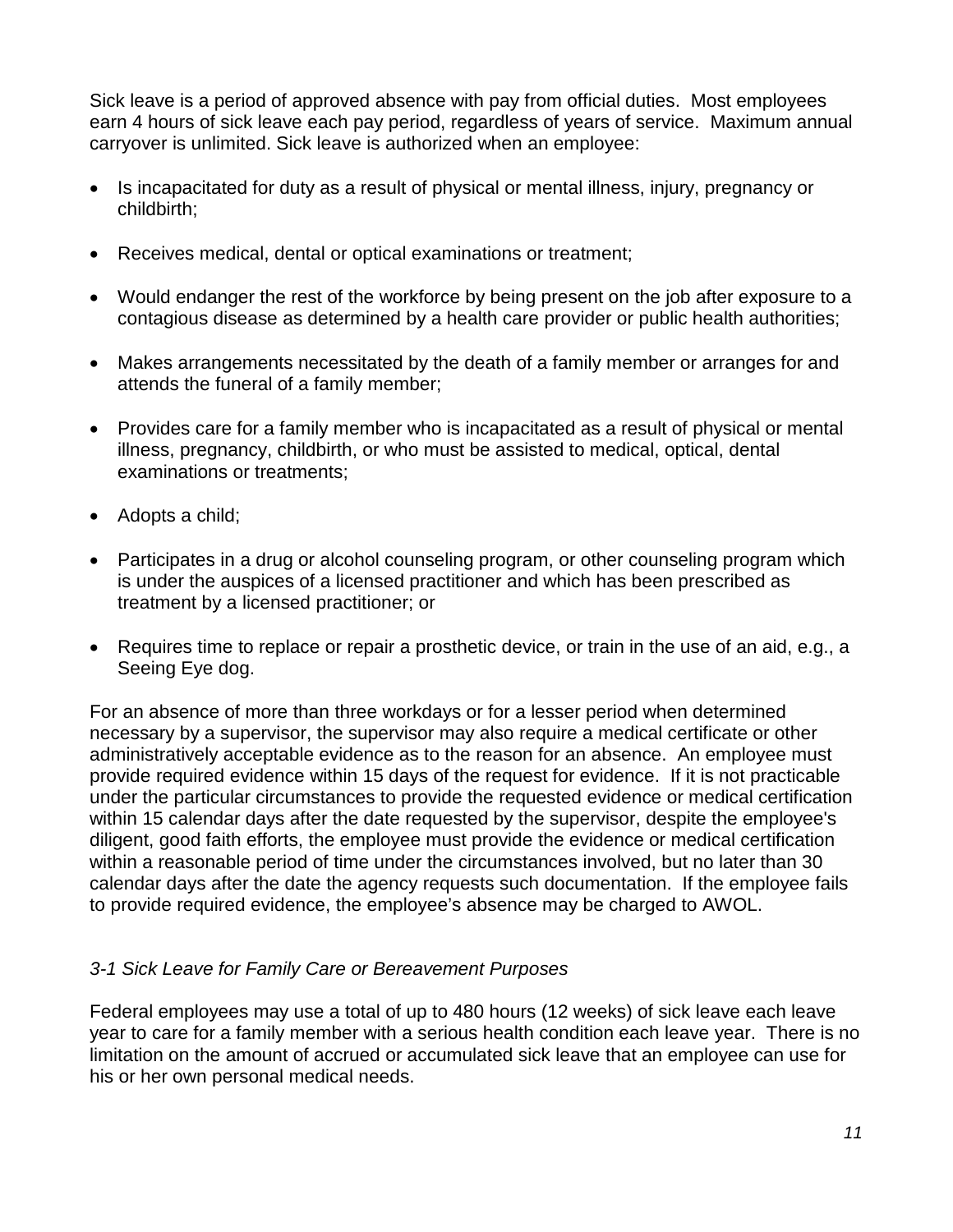Employees may receive up to 104 hours of sick leave in a calendar year to a full time employee for-

- his or her own medical appointments;
- general care for a family member or to accompany a family member to medical appointments;
- care of a family member who would, as determined by the health authorities, jeopardize the health of others by that family member's presence in the community because of exposure to a communicable disease; or
- making arrangements necessitated by the death of a family member or to attend the funeral of a family member.

Part-time employees and employees with uncommon tours of duty are also covered, and the amount of sick leave permitted for family care and bereavement purposes is pro-rated in proportion to the average number of hours of work in the employee's scheduled tour of duty each week.

Employees may not use sick leave or donated leave to take care of an ill pet. An employee must use his or her annual leave or leave without pay for this purpose.

# *3-2 Unused Sick Leave as Service Credit*

Under the Civil Retirement System unused sick leave is included in the total service credit of an employee. The National Defense Authorization Act (HR 2647) was signed by the President on October 28, 2009 and allows Federal Employment Retirement System (FERS) employees to include unused sick leave in the total service credit of an employee. The credit is phased into FERS with a fifty (50) percent credit for those who retire between the effective date of the National Defense Authority Act (HR) 2647) and December 31, 2013, and full credit for sick leave under FERS for those retiring on or after January 1, 2014.

An employee who has a break in service and returns to Federal service is entitled to re-credit of his or her sick leave regardless of the date of his or her separation.

#### *3-3 Advance Sick Leave*

A supervisor may advance a maximum of 30 days or 240 hours of sick leave to a full-time employee for purposes related to the adoption of a child, for family care or bereavement purposes, or for a serious health condition of the employee or family member. A supervisor may approve sick leave only when supported by evidence that is administratively acceptable. When requesting advanced sick leave, medical documentation requirements may apply. The supervisor has discretion to grant advanced sick leave to the employee. The procedures for advancing annual leave discussed on page 6 and 7 will be followed.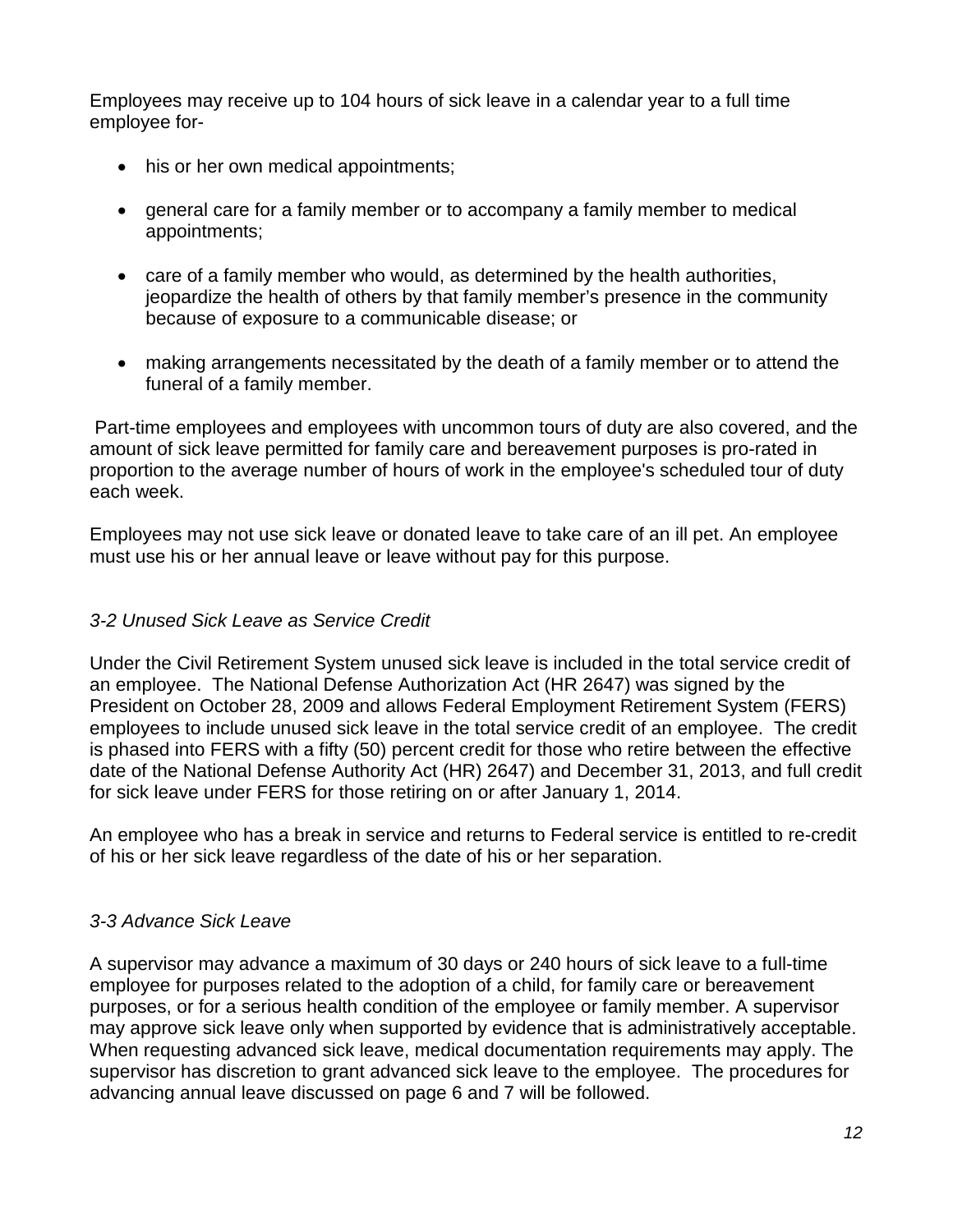# **Chapter 4. Military Funeral Leave or Funeral Leave**

An employee may receive no more than three (3) days of leave to attend the military funeral or memorial service of an immediate relative who died as a result of wounds, disease or injury which incurred while serving as a member of the armed forces in a combat zone. The three (3) days need not be consecutive but if not, the employee shall furnish the approving authority satisfactory reasons justifying a grant of Military Funeral leave for nonconsecutive days.

Immediate relative means the following relatives of the deceased member of the armed forces:

- Spouse, and parents thereof;
- Children, including adopted children, and spouses thereof;
- Parents;
- Brothers and sisters, and spouses thereof; and
- Any individual related by blood or affinity whose close association with the deceased was such as to have been the equivalent of a family relationship.

#### **Chapter 5. Military Leave**

An employee is entitled to time off at full pay for certain types of active or inactive duty in the National Guard or as a Reserve of the Armed Forces. More information about Military Leave can be found at: [http://www.opm.gov/oca/leave/html/military.asp.](http://www.opm.gov/oca/leave/html/military.asp)

If the link is unavailable, contact your servicing Human Resource Office for the latest guidance.

# **Chapter 6. Military Leave and Federal Employee Health Benefits (FEHB)**

If an employee enters active duty in one of the uniformed services for more than thirty (30) days, that employee may continue their FEHB enrollment for up to twenty-four (24) months. They also have the option to elect to terminate their enrollment as of the day before entering active duty.

The employee must meet the following requirements in order to continue their FEHB enrollment:

- be enrolled in an FEHB plan;
- be a member of a reserve component of the armed forces;
- be called or ordered to active duty in support of a contingency operation (as defined in section 101(a)(13) of title 10 U.S.C.);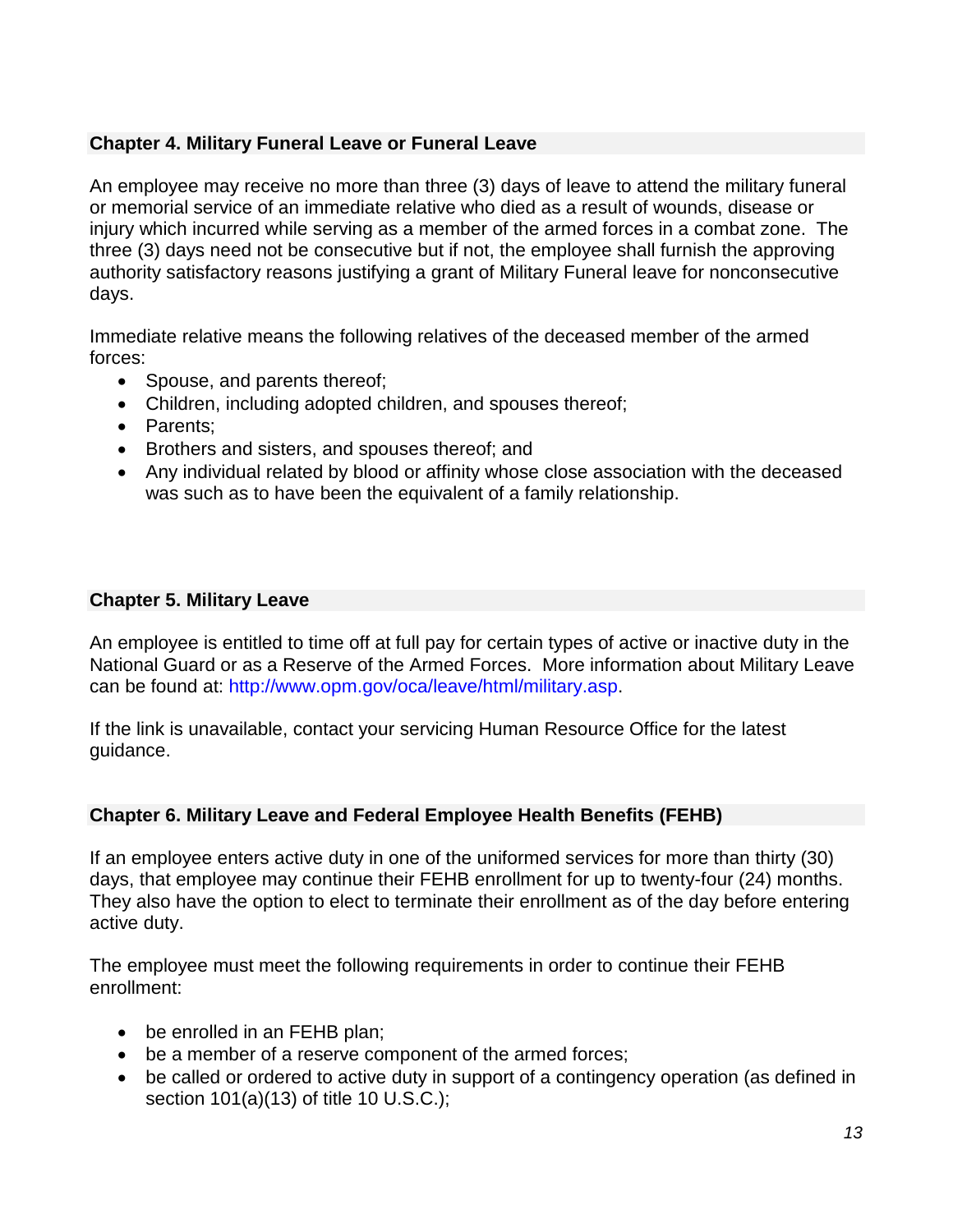- be placed on leave without pay or separated from service to perform active duty; and
- serve on active duty for a period of more than 30 consecutive days.

If the employee terminates their enrollment, their employing office must promptly process a Notice of Change in Health Benefits Enrollment (SF 2810) to notify health benefits carrier of the termination.

If an employee continues their enrollment during military service, the Department of the Interior will waive the employee share of the FEHB enrollment for the first eighteen (18) months of active duty. For the last six (6) months of the twenty-four (24) month period, the employee must pay both the employee and the Government shares of the premium.

# **Chapter 7. Leave Without Pay**

Leave without pay (LWOP) is an approved temporary absence from duty in a non-pay status requested by an employee and approved by an appropriate approving official. Extended LWOP is a period of LWOP exceeding 30 calendar days and is documented in an employee's Official Personnel Folder. A supervisor cannot place an employee in LWOP status without the employee requesting the leave. Employees should be aware that extended LWOP affects their entitlement to or eligibility for certain Federal benefits. OPM's chart on their website at: [http://www.opm.gov/oca/leave/html/LWOP\\_eff.asp](http://www.opm.gov/oca/leave/html/LWOP_eff.asp) has more information on the effect of Leave without pay on Federal Benefits.

If the link is unavailable, contact your servicing Human Resource Office for the latest guidance.

# *7-1 LWOP Authorization*

The authority to grant LWOP to an employee is a matter of administrative discretion, except for the following situations:

- Disabled veterans are entitled to LWOP, if requested, for medical treatment;
- Members of the Armed Forces Reserves and National Guard are entitled to LWOP if requested, if the absence is not covered by military leave; and
- Employees are entitled up to 12 administrative workweeks of LWOP under the Family and Medical Leave Act (FMLA), if supported by administratively acceptable evidence.

Agencies should document an employee's use of LWOP to perform duty with the uniformed services by processing a personnel action (SF 50) using nature of action "LWOP-US" (nature of action code 473). The effective date is the first day the employee begins to leave without pay for duty with the uniformed services.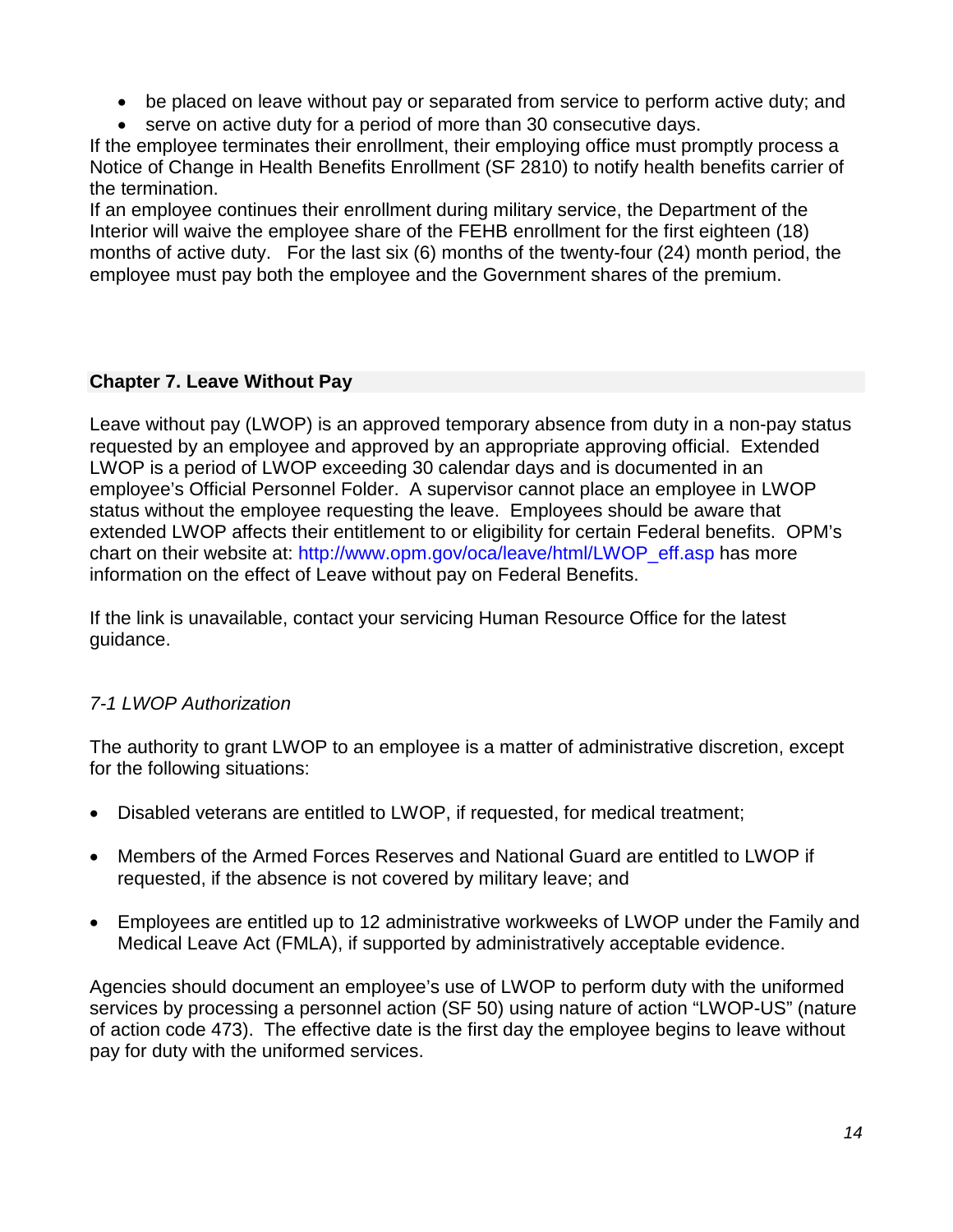# *7-2 LWOP Limitations and Exceptions*

LWOP will not ordinarily be approved to enable an employee to engage in other employment. However, employees may be granted LWOP in the unusual circumstance where there is a reduced need for their services at work and it is expected that they will return to duty. The second level supervisor may approve LWOP in this instance. An employee requesting LWOP to engage in outside employment must comply with applicable restrictions related to employee conduct and should seek advice from his or her agency or Bureau ethics official.

# **Chapter 8. Absence without Official Leave**

Absence without Official leave (AWOL) is a period of absence without pay when the employee did not obtain approval or when a request for leave is denied and the employee failed to report to work for a regularly scheduled work period. AWOL is based on the supervisor's determination that no form of leave (annual, sick, LWOP, etc.) has been or should be approved for the absence based on existing evidence. AWOL can be converted to appropriate leave when a supervisor receives and is satisfied with documentation justifying the absence. AWOL is not disciplinary in nature but may be the basis for disciplinary action.

# **Chapter 9. Family and Medical Leave Act**

An employee shall be entitled to a total of 12 administrative workweeks of unpaid leave during any 12-month period for one or more of the following reasons:

- The birth of a son or daughter of the employee and the care of such son or daughter;
- The placement of a son or daughter with the employee for adoption or foster care;
- The care of a spouse, son, daughter, or parent of the employee, if such spouse, son, daughter, or parent has a serious health condition; or
- A serious health condition of the employee that makes the employee unable to perform any one or more of the essential functions of his or her position.

Under certain conditions, the employee may use the 12 weeks of FMLA leave intermittently. An employee may elect to substitute annual leave, donated annual leave and/or sick leave, for LWOP consistent with current laws and OPM regulations

Note: If an employee chooses to invoke FMLA and use sick leave instead of annual leave or LWOP to care for a family member, the employee must follow sick leave regulations. For birth of a child, sick leave may only be substituted for the period of the mother's incapacitation or medical appointments. Sick leave may not be used for the purpose of bonding with a newborn child.

*9-1 Eligibility*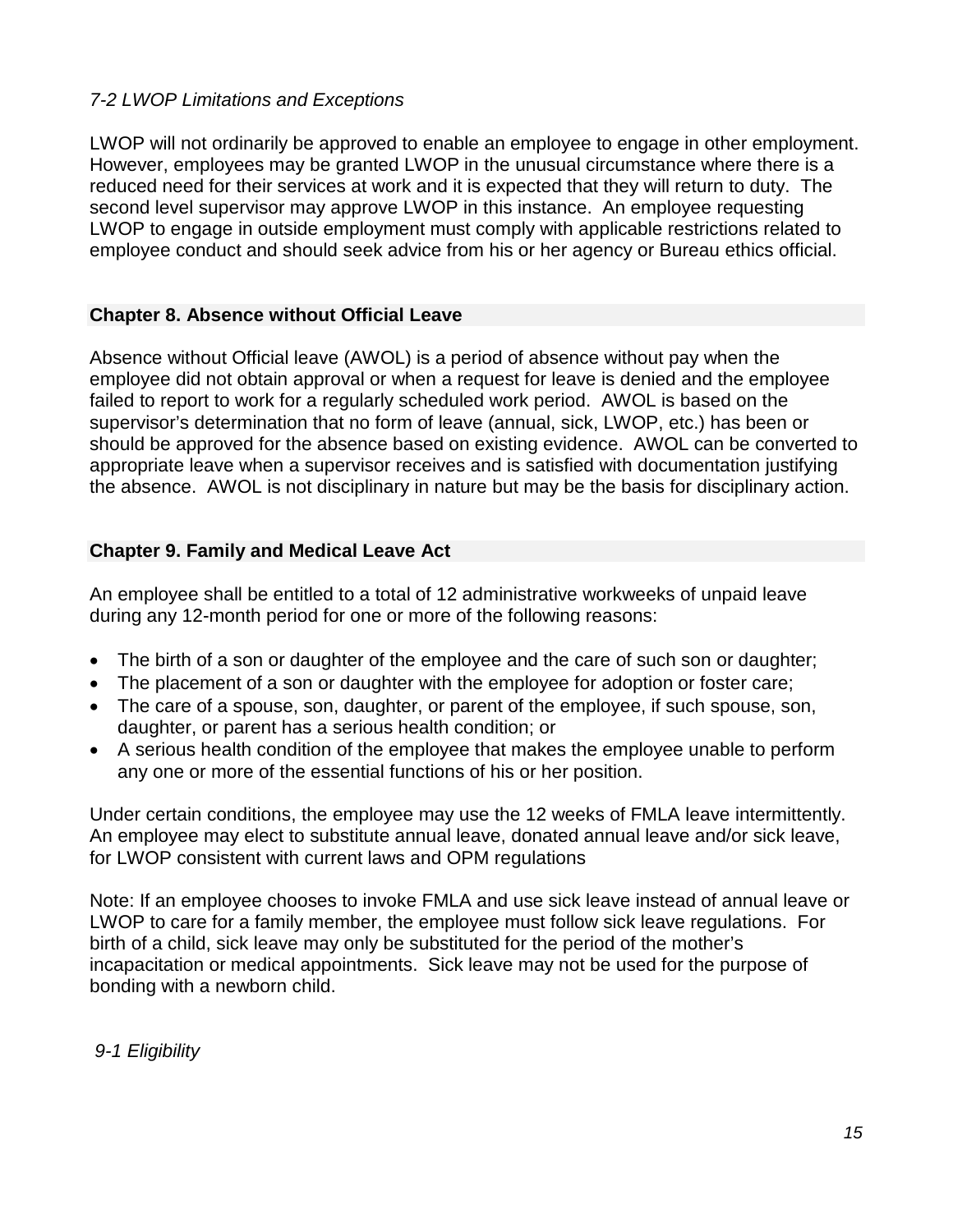Federal employees who have completed 12 months of federal government service, regardless of appointment or pay schedule are eligible under Title II of FMLA.

Temporary employees or employees who have not completed 12 months of federal government service may be eligible under Title I. The Department of Labor has issued implementing regulations for Title I at 29 CFR 825.

#### *9-2 Military Family Leave Entitlements*

On October 28, 2009, the President signed the National Defense Authorization Act for Fiscal Year 2010 (2010 NDAA), Public Law 111-84. Section 565 of the 2010 NDAA amends the military family leave entitlements of the Family and Medical Leave Act (FMLA).

Employees may invoke Military FMLA to take care of a member of the Armed Forces (including a member of the National Guard or Reserves), who has sustained a serious injury or illness that was incurred by the member in the line of duty on active duty in the Armed Forces (or existed before the beginning of the member's active duty and was aggravated by service in the line of duty on active duty in the Armed Forces) and that may render the member medically unfit to perform the duties of the member's office, grade, rank, or rating. Employees may also invoke FMLA to take care of a veteran who was a member of the Armed Forces (including a member of the National Guard or Reserves) at any time during the period 5 years preceding the date on which the veteran undergoes medical treatment, recuperation, or therapy for a serious injury or illness that was incurred by the member in the line of duty on active duty in the Armed Forces (or existed before the beginning of the member's active duty and was aggravated by service in line of duty on active duty in the Armed Forces) and that manifested itself before or after the member became a veteran.

An employee who is the spouse, son, daughter, parent or next of kin of may receive Family and Medical Leave act entitlements. Employees taking care of a service member or a veteran who incurred a serious illness or injury incurred in the line of duty while on active duty in the Armed Forces may receive up to 26 weeks of FMLA during a single 12-month member period to care for the service.

Note: If the employee invokes regular FMLA, the regular FMLA will be subtracted from the Military Family Leave Entitlements.

# *9-3 Active Military Duty FMLA*

Employees who have a spouse, son, daughter or parent on covered active duty (or has been notified of an impended call or order to covered active duty) may receive up to 12 administrative work weeks of unpaid FMLA leave during any 12 month period for the following exigencies:

• Short-notice deployment. To address any issue that arises from the fact that a military member is notified of an impending call or order to covered active duty 7 or fewer calendar days prior to the date of deployment.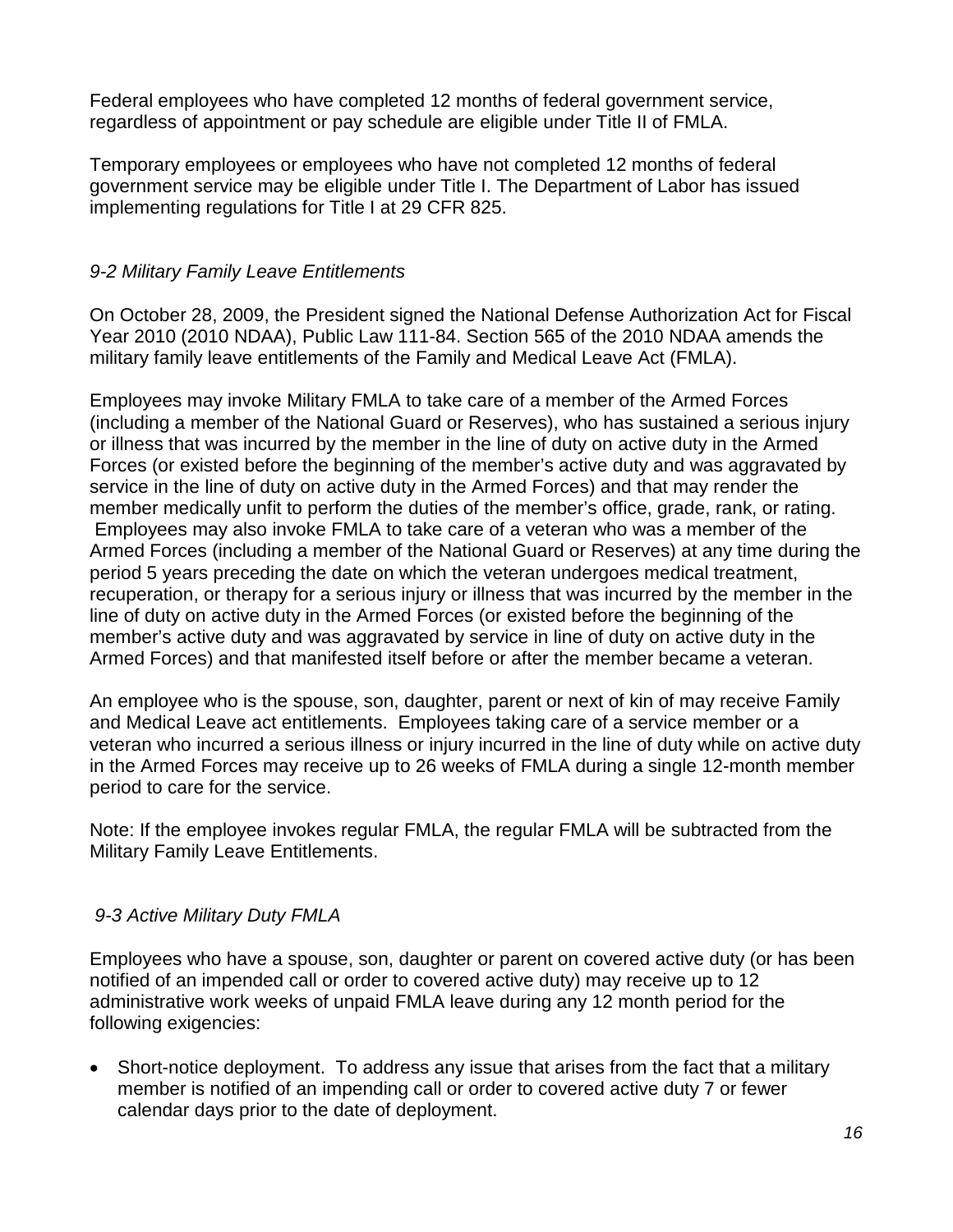- To attend any official ceremony, program, or event sponsored by the military that is related to the covered active duty or call to covered active duty status.
- To attend family support or assistance programs and informational briefings sponsored or promoted by the military, military service organizations, or the American Red Cross that are related to the covered active duty or call to covered active duty status.
- To arrange for alternative childcare when the covered active duty or call to covered active duty status necessitates a change in the existing childcare arrangement for a biological, adopted, or foster child, a stepchild, or a legal ward of a military member, or a child for whom a military member stands *in loco parentis*, who is either under age 18, or age 18 or older and incapable of self-care because of a mental or physical disability at the time that FMLA leave is to commence.
- To provide childcare on an urgent, immediate need basis (but not on a routine, regular, or everyday basis) when the need to provide such care arises from the covered active duty or call to covered active duty for a biological, adopted, or foster child, a stepchild, or a legal ward of a military member, or a child for whom a military member stands *in loco parentis*, who is either under age 18, or age 18 or older and incapable of self-care because of a mental or physical disability at the time that FMLA leave is to commence.
- To enroll in or transfer to a new school or day care facility a biological, adopted, or foster child, a stepchild, or a legal ward of the military member, or a child for whom the military member stands *in loco parentis*, who is either under age 18, or age 18 or older and incapable of self-care because of a mental or physical disability at the time that FMLA leave is to commence, when enrollment or transfer is necessitated by the covered active duty or call to covered active duty status.
- To attend meetings with staff at a school or a daycare facility, such as meetings with school officials regarding disciplinary measures, parent-teacher conferences, or meetings with school counselors, for a biological, adopted, or foster child, a stepchild, or a legal ward of the military member, or a child for whom the military member stands *in loco parentis,* who is either under age 18, or age 18 or older and incapable of self-care because of a mental or physical disability at the time that FMLA leave is to commence, when such meetings are necessary due to circumstances arising from the covered active duty or call to covered active duty status.
- To make or update financial or legal arrangements to address the military member's absence while on covered active duty or call to covered active duty status, such as preparing and executing financial and healthcare powers of attorney, transferring bank account signature authority, enrolling in the Defense Enrollment Eligibility Reporting System obtaining military identification cards, or preparing or updating a will or living trust.
- To act as the military member's representative before a Federal, state, or local agency for purposes of obtaining, arranging, or appealing military service benefits while the military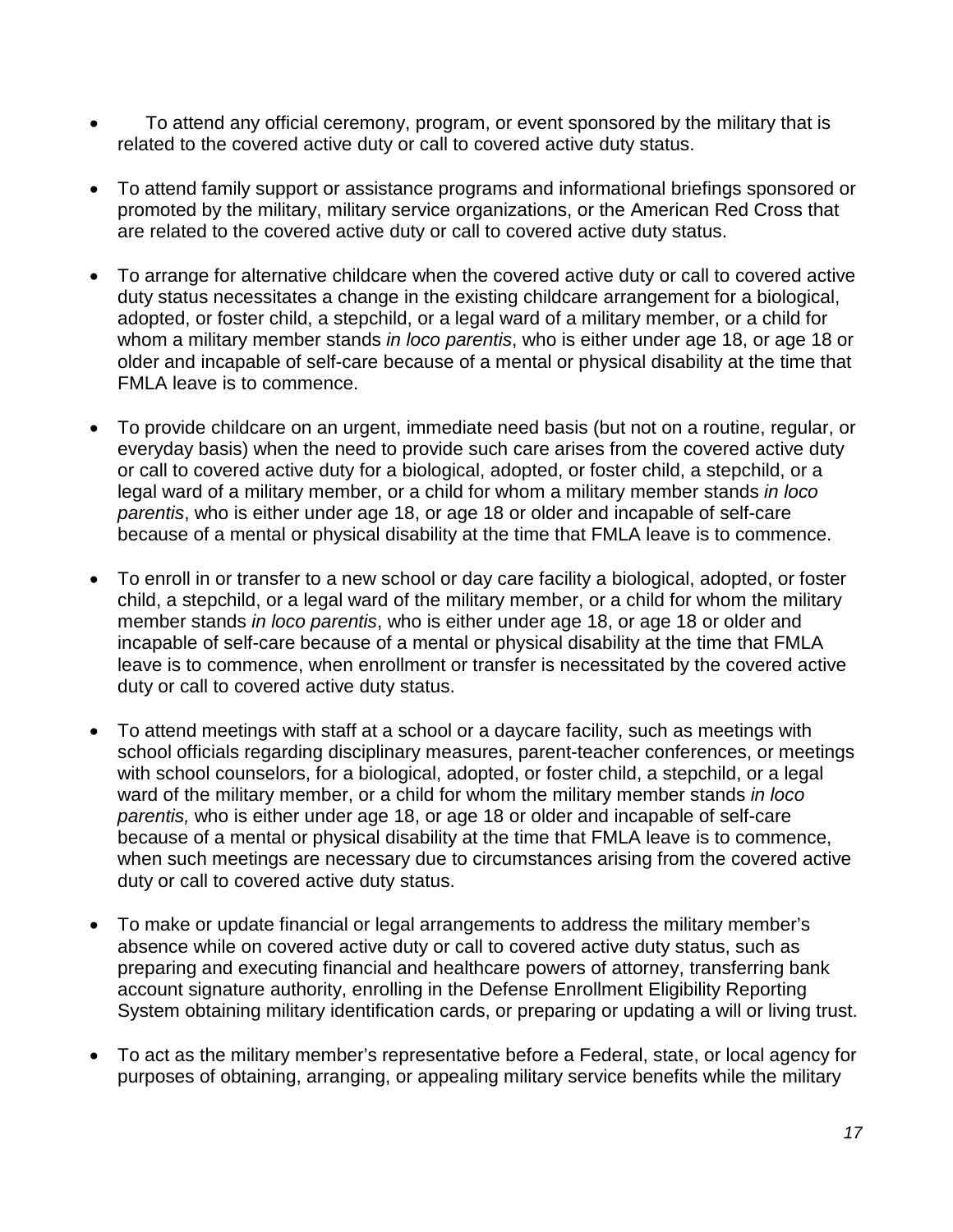member is on covered active duty or call to covered active duty status, and for a period of 90 days following the termination of the military member's covered active duty status.

- To attend counseling provided by someone other than a health care provider for oneself; for the military member; or for the biological, adopted, or foster child, a stepchild, or a legal ward of the military member, or a child for whom the military member stands *in loco parentis*, who is either under age 18, or age 18 or older and incapable of self-care because of a mental or physical disability at the time that FMLA leave is to commence; provided in all cases that the need for counseling arises from the covered active duty or call to covered active duty status.
- To spend time with a military member who is on short-term, temporary, rest and recuperation leave during the period of deployment.
- To attend arrival ceremonies, reintegration briefings and events, and any other official ceremony or program sponsored by the military for a period of 90 days following the termination of the military member's covered active duty status.

#### **Chapter 10. Voluntary Leave Transfer Program**

The Voluntary Leave Transfer Program (VLTP) provides for transfer of annual leave to employees with medical emergencies or employees with family members with medical emergencies.

The program was created to fill a need when an employee does not have enough accrued leave to cover an illness/injury or for the interim time pending approval for disability retirement.

VLTP is not meant to be a substitute for disability retirement, and Bureaus/equivalent offices should provide employees with information about disability retirement if circumstances warrant.

If there is no foreseeable end to an individual's absence and there is documented hardship to the organization, the approving authority may deny the use of leave received through the leave transfer program. If there is a documented medical emergency, then the agency has the discretion to remove the employee from the VLTP program.

#### *10-1 VLTP Definitions*

Employee: has the meaning given to the term in 5 U.S.C. 6301(2), excluding an employee of the Government of the District of Columbia.

Leave Donor: is an employee whose written request for transfer of annual leave to the annual leave account of a leave recipient is approved by his or her employing agency.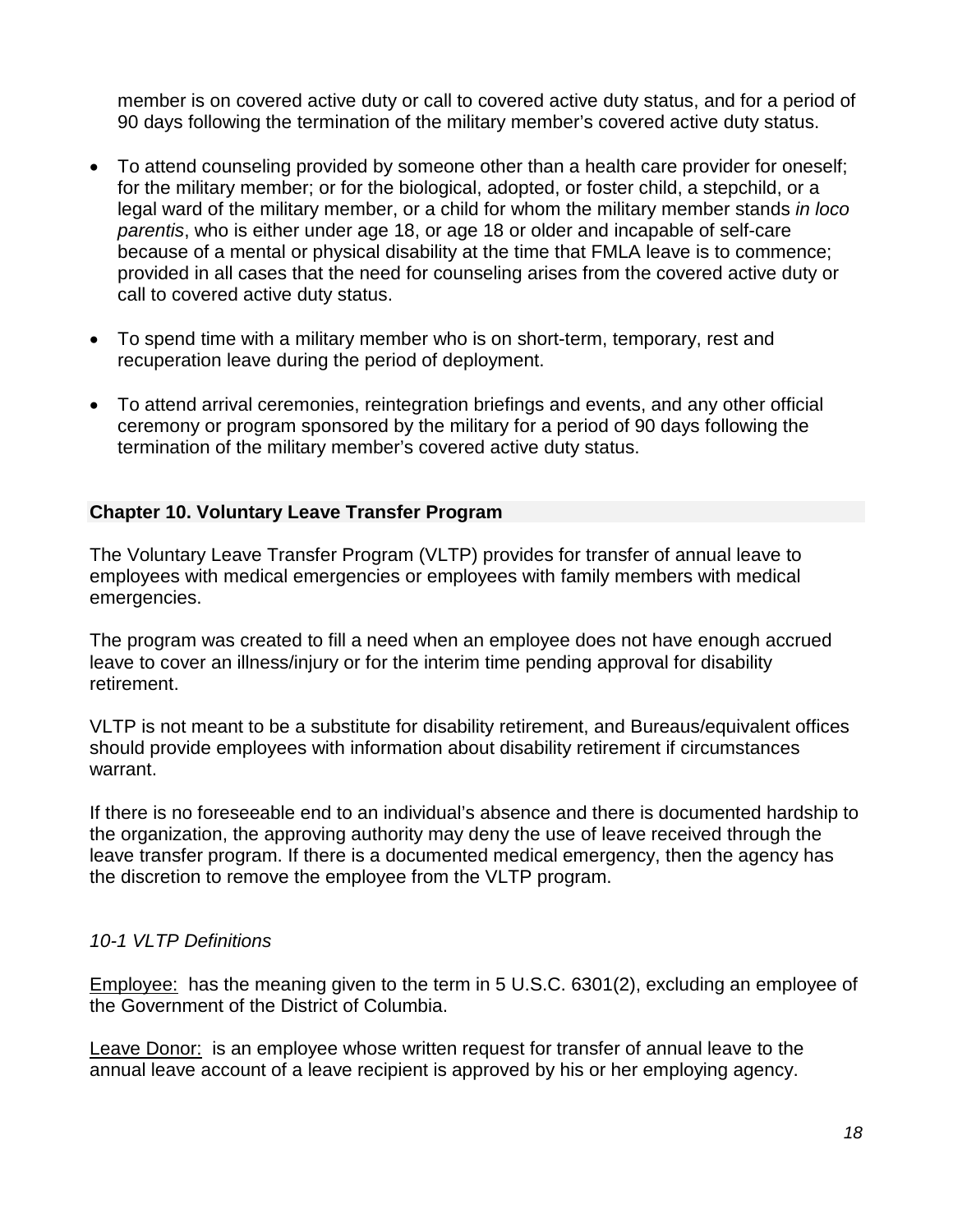Leave Recipient: is a current employee for whom the Servicing Human Resources Office (SHRO) has approved an application to receive annual leave from the annual leave accounts of one or more leave donors.

Medical Emergency: is a medical condition of an employee or a family member of such employee, that is likely to require an employee's absence from duty for more than 24 hours and will result in a substantial loss of income to the employee because of the unavailability of paid leave.

Paid Leave Status: administrative status of an employee while the employee is using annual or sick leave.

Shared Leave Status: administrative status of an employee while the employee is using transferred leave.

# *10-2 Leave Recipient Qualifications*

The recipient must not have any annual leave, restored annual leave or sick leave in order to receive and use donated annual leave.

An employee who is affected by a medical emergency that is likely to result in his/her being absent for 24 hours without paid leave may request to become a leave recipient.

# *10-3 Leave Recipient Application*

If the employee is not capable of making application on his or her own behalf, a personal representative of the potential leave recipient may make written application on his or her behalf. The request must contain a statement of the reasons why the employee is not capable of making the request on his or her own behalf. The OPM 630 application for participation in the leave share program must be accompanied by the following information concerning the potential leave recipients:

- The name, position title and grade or pay level of the potential leave recipient;
- The reason transferred leave is needed. This must include a brief description of the nature, severity, and anticipated duration of the medical emergency. If it is a recurring medical emergency, the approximate frequency of the medical emergency affecting the potential leave recipient;
- The SHRO will request certification with respect to the medical emergency from his/her treating physician to include diagnosis, prognosis, expected duration and ending date of the medical emergency, as well as the extent to which the employee must be available to care for a family member, if applicable. The applicant will sign a waiver (Appendix 2) authorizing the SHRO to obtain this information;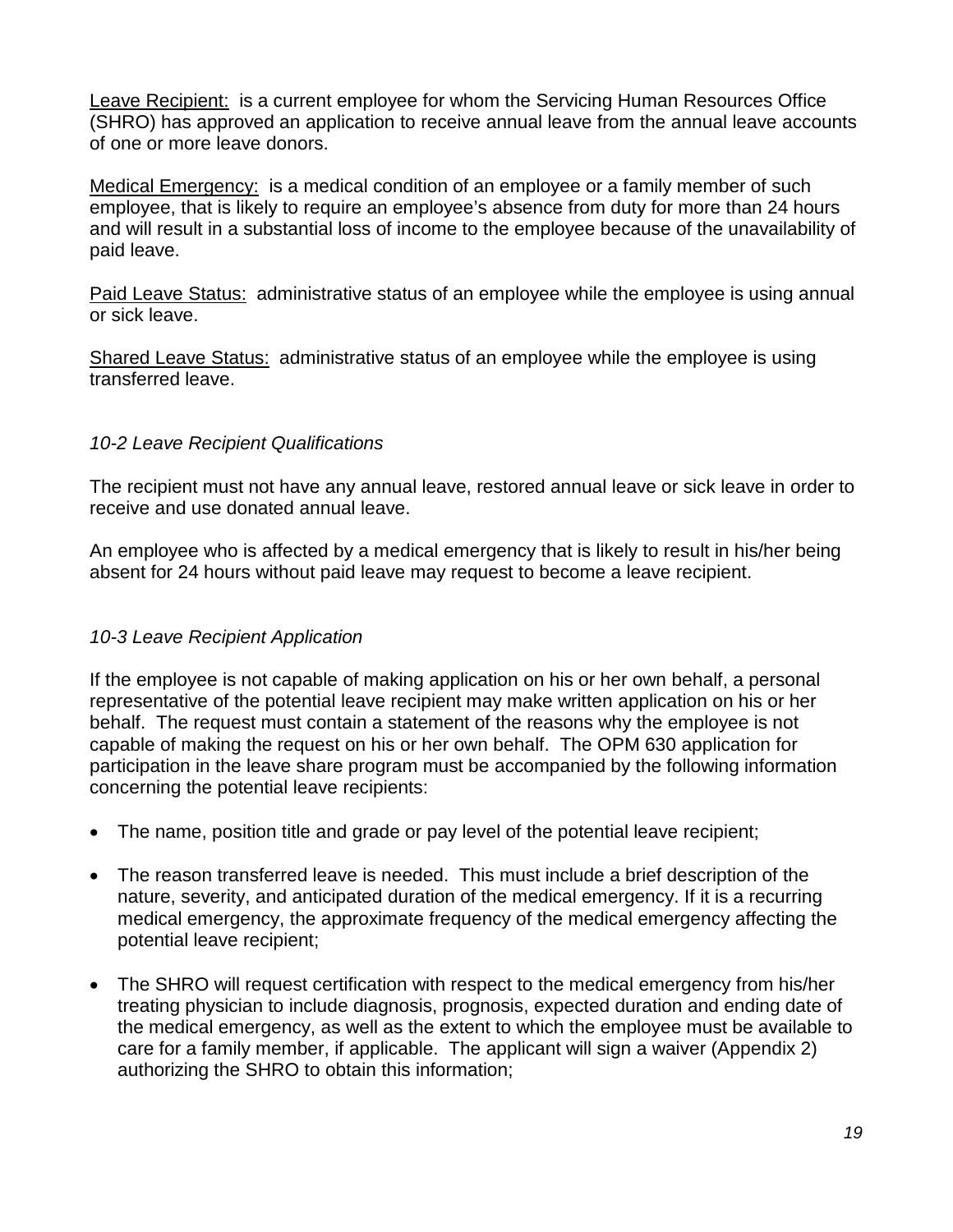- Any additional information required by the SHRO. This could include certification from one or more physicians or other appropriate experts. If more than one certification is required by the SHRO, the potential leave recipient is not required to pay for the expenses associated with obtaining certification from more than one source;
- Authorization to release information to appropriate officials regarding the basis for the request. This form is found in Appendix 3 of this document;
- Employee's leave status, including the date when available leave credit is expected to expire or has expired;
- A statement concerning employees who have made known their intention to voluntarily donate leave to the applicant, if approved; and
- Copies of OPM Form 71 and written approval of absence by supervisor or other official who has authority to approve leave for the applicant.

# *10-4 Leave Application Review*

The potential leave recipient's SHRO must review a request to determine that the applicant qualifies for receipt of donated leave.

If the application is approved, the SHRO shall notify the leave recipient or whoever made application on behalf of the potential leave recipient within 10 work days after the date the application was received, that the application has been approved.

If the application is not approved, the SHRO shall notify the leave recipient or whoever made application on behalf of the potential leave recipient, within ten (10) work days after the date the application was received that the application was not approved and the reasons for disapproval.

#### *10-5 VLTP Applicant Responsibilities:*

- Initially notify supervisor of medical emergency.
- Complete OPM Form 630, provide medical release form and submit to supervisor for approval.
- Sign a medical release form (Appendix 3) authorizing the VLTP approving official and Leave Share Coordinator to receive medical certification documents directly from the applicant's treating physician.
- Keep supervisor and Leave Share Coordinator updated on status of medical emergency on a regular basis.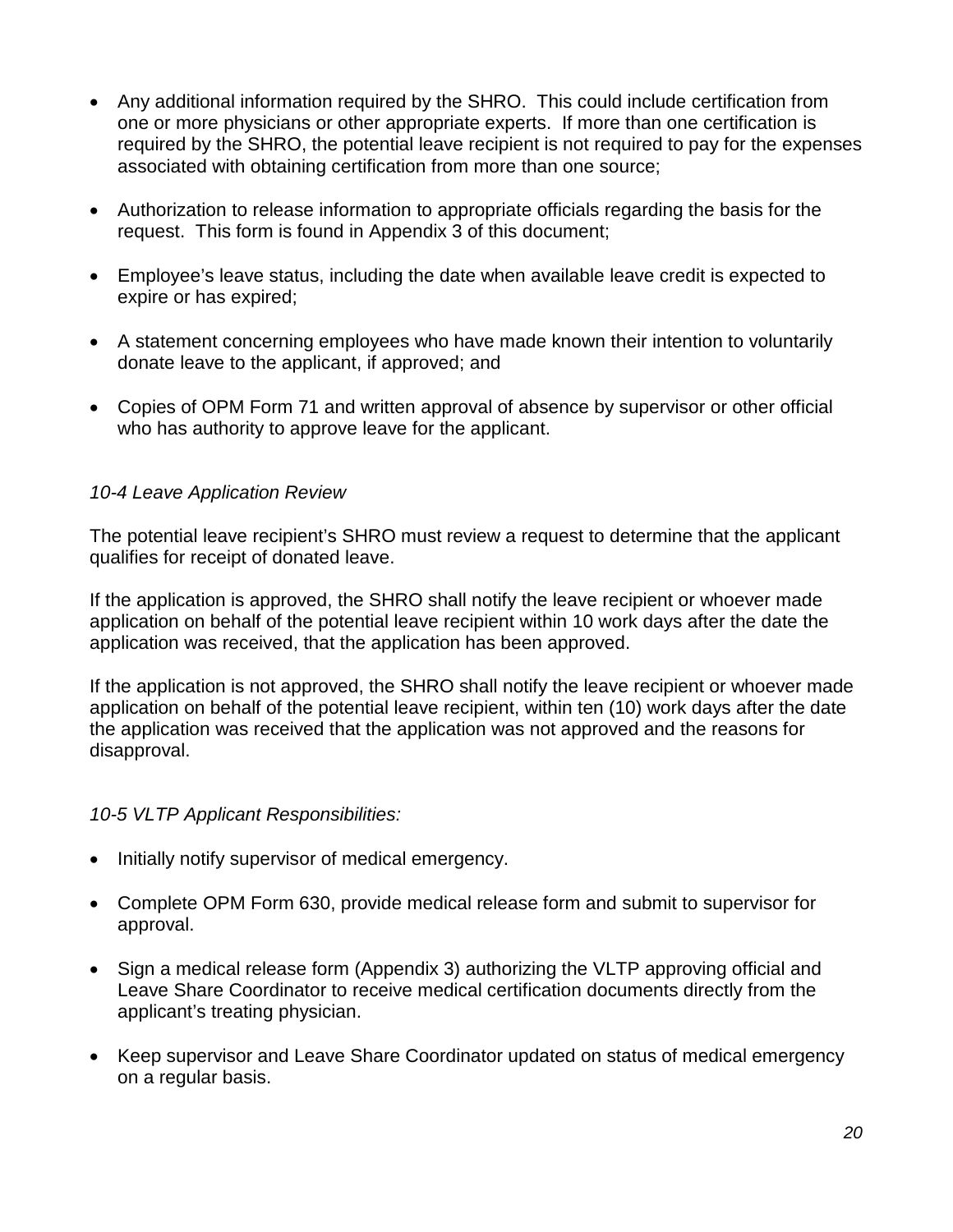- Use donated leave only for the purpose for which it was approved.
- Notify supervisor and Leave Share Coordinator in writing immediately when the medical emergency has ended and terminate participation in the Leave Share Program.
- Take steps to terminate participation in the VLTP when the medical emergency has ended. Coordinate with the appropriate Leave Share Coordinator.

# *10-6 Supervisor of Applicant Responsibilities under VLTP*

- Work with the Employee Relations Specialist and Leave Share Coordinator to ensure that the employee is notified of the available options including: disability retirement, telework, other leave programs (such as FMLA and LWOP) as well as procedures under the VLTP.
- Review OPM Form 630 and attached medical documentation and complete box 17 on the form recommending either approval or disapproval of participation in the program.
- Ensure that the Leave Share coordinator receives OPM Form 630 and medical permission form to Leave Share Coordinator and work with that individual as needed.
- Monitor employee's progress and check periodically to inquire if the medical emergency continues to exist.
- Ensure that the employee uses donated leave only for the purpose for which it was approved.
- Take steps to terminate participation in the VLTP when the medical emergency has ended. Coordinate with appropriate Leave Share Coordinator about the procedure.
- Document efforts made to cover work normally performed by the recipient (i.e. use of contractor services, overtime, etc.) to determine the degree the absence impacts the agency.

#### *10-7 Leave Share Coordinator Responsibilities:*

- Provide information to employee, or his/her representative, and supervisors on the Voluntary Leave Transfer Program.
- Review OPM Form 630 to verify that the requirements for the applicant to become a voluntary leave transfer program recipient have been met.
- Receive medical documentation from the medical provider and review the information before employee is approved into the program.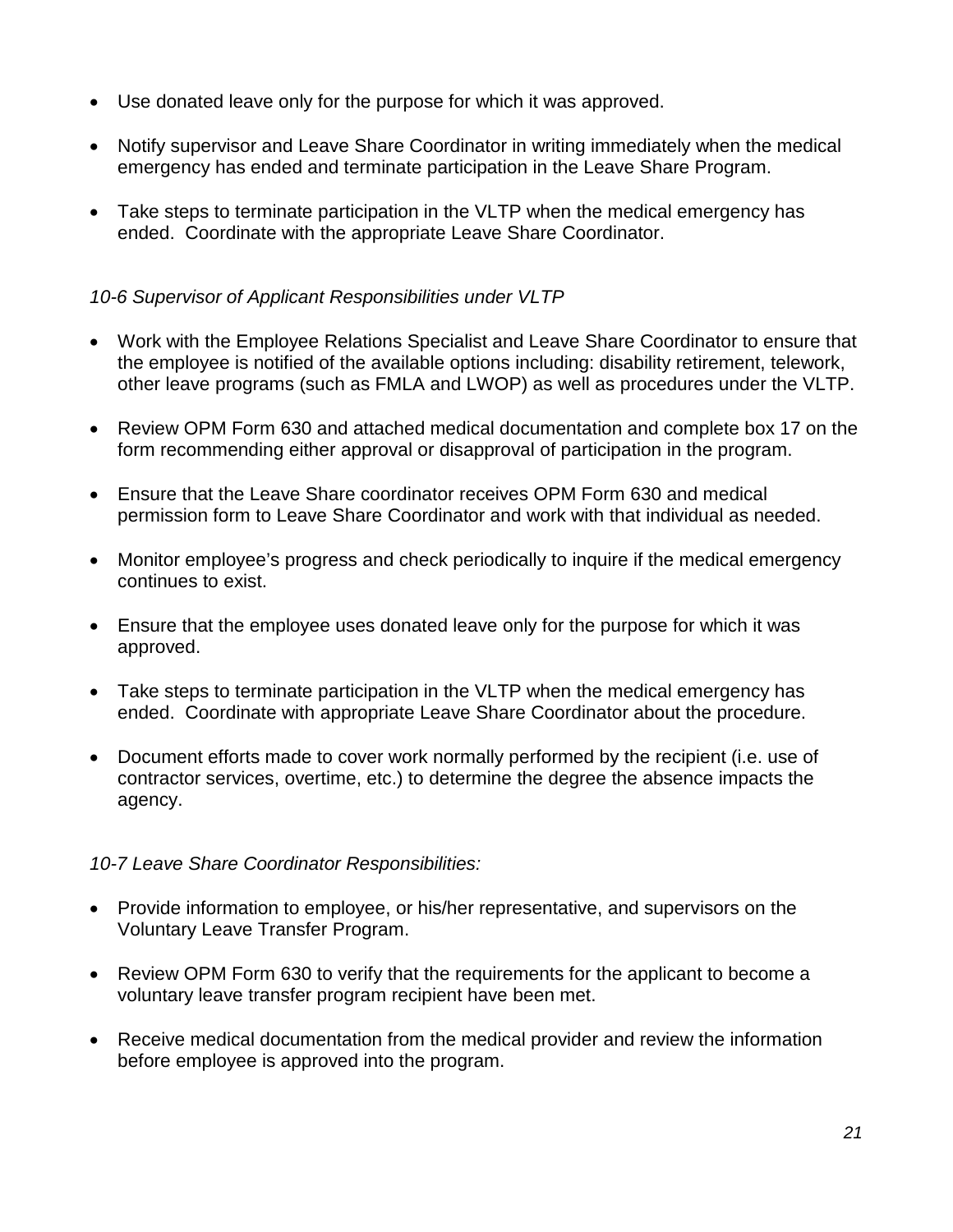- If participation in the program is approved, write memorandum to the employee, in conjunction with the supervisor, regarding his/her participation in the program.
- Input appropriate information into the payroll system concerning employee's participation in the VLTP
- Publicize employee's need for donated leave, with his/her permission.
- Troubleshoot problems with the VLTP for the employee and the supervisor.
- Work with supervisor and Employee Relations Specialist as needed to resolve problems.

#### *10-8 Veteran Participation*

Veterans who sustained a combat-related disability while serving in the armed forces (including the reserves or National Guard) may participate in the Voluntary Leave Transfer Program without exhausting their available paid leave. The employee must be going through medical treatment for the combat-related disability in order to be eligible for the VLTP program.

#### *10-9 Use of Donated Annual Leave*

Donated annual leave may be used only for the purpose of the medical emergency for which the leave recipient was approved. The donated annual leave may be substituted retroactively for periods of LWOP. It can also be used to liquidate indebtedness for advance annual or sick leave granted on or after the date the medical emergency began.

- Full time employees approved in a leave recipient status may only accrue up to 40 hours of sick leave and up to 40 hours of annual leave in set-aside accounts. These hours of accrued leave will be made available to the employee after participation in the program has been terminated.
- Leave recipients with part-time or uncommon tours of duty are limited to receiving, for any given medical emergency, the number of hours they would have been expected to work during the year (based on an average of the hours worked in the previous 12 months), except for the medical emergency.

#### *10-10 Application to Become a Leave Donor*

A prospective leave donor must submit a completed Voluntary Leave Transfer Program Leave Donor Application, OPM 630A if the leave donor is an Interior employee and OPM 630B if the donor is outside Interior, to the applicant's leave coordinator. This link is found in the memorandum advertising the need for leave donations.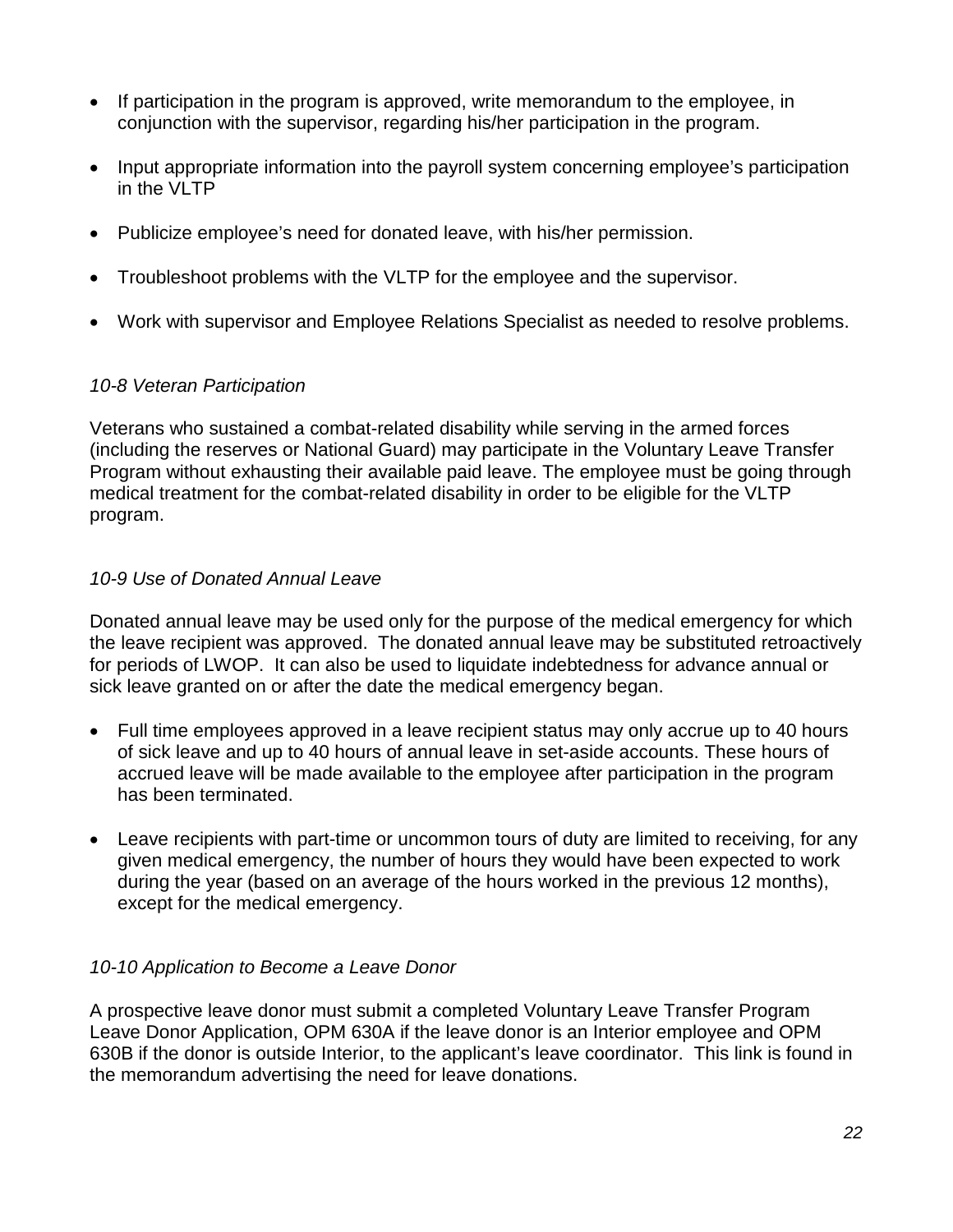The SHRO reviews the application and ensures that the employee has sufficient leave to make the donation; that all limitations have been observed and that the application has been completed, signed and dated.

The applicant's leave coordinator approves or disapproves the leave donor application and sends it to the leave donor's supervisor. A copy of the approved application is forwarded to payroll and the donor's timekeeper. Bureau/Office procedures may vary, but the SHRO and Bureau Leave Coordinator will ensure that the leave is credited and the applicant is receiving donated leave. After 90 days, additional medical information will be requested and the leave coordinator will review the application to see if the medical emergency still exists.

# *10-11 Limitations on Donations of Annual Leave*

Normally an employee may donate no more than a total of one-half of the amount of annual leave he/she would be entitled to accrue during the leave year in which the donation is made (including those who have leave subject to forfeiture at the end of the leave year).

In circumstances where an employee desires to donate annual leave in excess of the limit, the SHRO must counsel the employee on the potential impact to his/her leave account. The employee must then submit a written request specifying the number of hours they desire to donate, and the request must be approved by the donor's supervisor. The supervisor will take into consideration all circumstances surrounding the request, and the approved request will be submitted to the SHRO for processing.

# *10-12 Transfer of Annual Leave*

An employee may donate his or her annual leave to an employee who has been approved to participate in the VLTP with the exception that employees may not donate leave to their supervisor.

The SHRO may accept the transfer of annual leave from leave donors employed by one or more other agencies when:

- a family member of a leave recipient is employed by another agency and requests the transfer of annual leave to the leave recipient;
- in the judgment of the SHRO, the amount of annual leave transferred from leave donors employed by the leave recipients employing agency may not be sufficient to meet the needs of the leave recipient; or
- in the judgment of the SHRO, acceptance of leave transferred from another agency would further the purpose of the voluntary leave transfer program.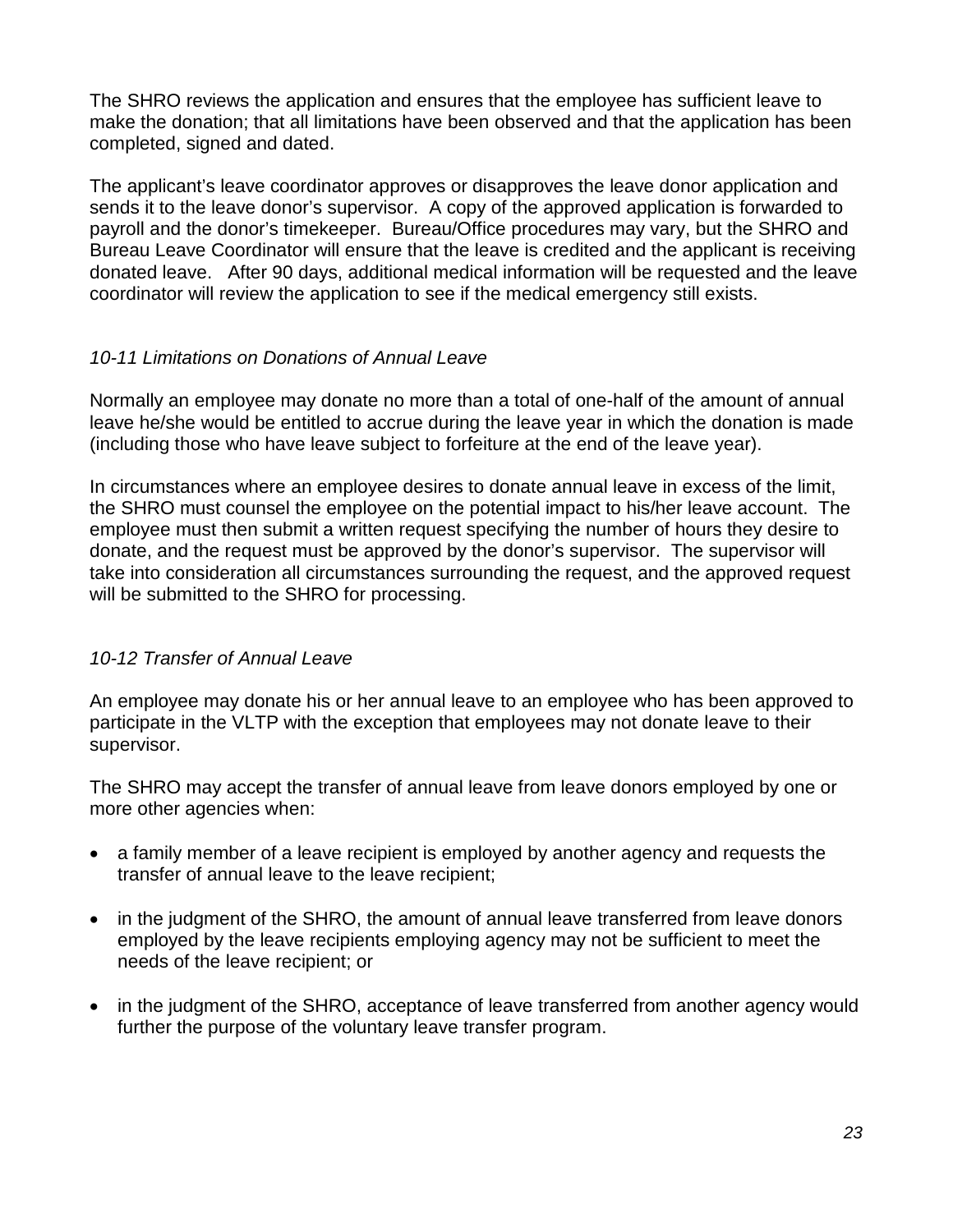Before accepting the transfer of annual leave from a leave donor of another agency, Payroll must be provided with a copy of the OPM 630B signed by the donor's agency leave transfer coordinator showing the amount of annual leave to be credited.

The privacy of leave recipients and donors should be guarded. Communications with either group must be kept confidential. No information should be revealed to anyone (including to a recipient who wishes to thank donors) who does not have a need to know or to anyone without the written and specific permission of the person whose privacy will be broached. Individuals granted access must be advised of the requirements of this paragraph by the leave transfer coordinator.

# *10-13 Donation Solicitation*

When an employee has been accepted into the program and enrolled for 90 days, the employee's bureau or office VLTP Coordinator may send out a department-wide solicitation memo after receiving SHRO approval.

Bureaus/equivalent offices announce leave donation requests for the first 90 days after a leave recipient has been accepted into the program. If after 90 days the recipient is still in need of donated leave, the bureau/office VLTP Coordinator may request the Department VLTP Coordinator expand the request for donated leave Department-wide. The Department's VLTP Coordinator is the work-life program manager in the Office of Human Resources.

The request should include the date that the recipient was accepted into the program and a copy of the memo that was distributed to bureau/equivalent office employees.

If the recipient requires more than 90 days of donated leave, the bureau/equivalent office must review the case and determine that the original medical condition still exists and the recipient remains qualified for VLTP. This process should be re-evaluated every 90 days of the continuing qualified medical condition.

# *10-14 Termination of Medical Emergency*

The medical emergency is terminated at the end of the biweekly pay period in which:

- the employee, or the employee's personal representative, notifies the Department that the medical emergency is over;
- the leave recipient's SHRO receives notice that the Office of Personnel Management (OPM) has approved an application for disability retirement for the leave recipient; or
- the recipient's employment is terminated or death occurs;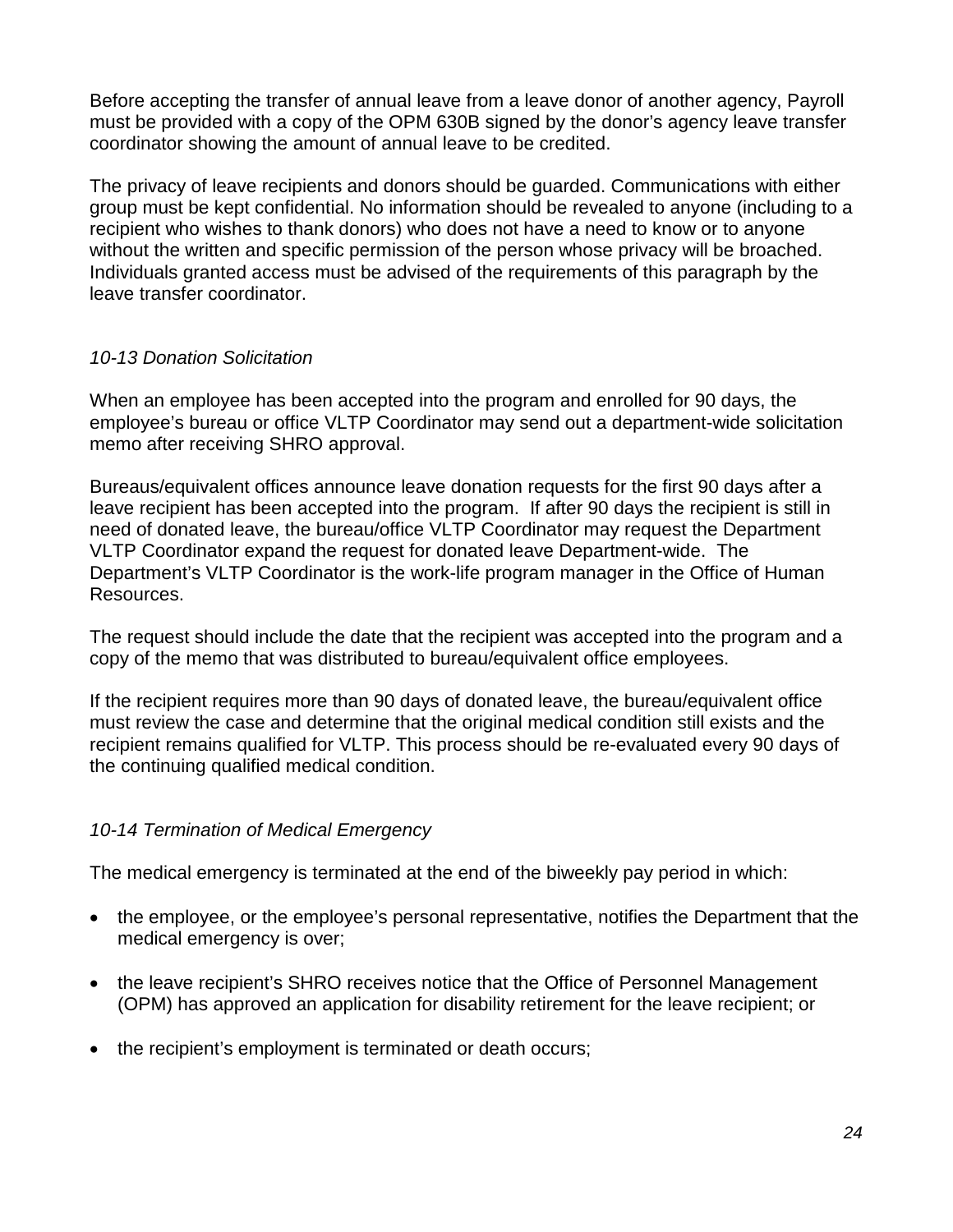The date of termination must be input into FPPS at the beginning of the pay period following the date of termination. Otherwise, any donations received in the last pay period prior to the termination date will be lost. Any unused donated annual leave will be restored to the leave donor(s) following the guidelines found in 5 CFR 530.911.

When the medical emergency terminates, no further requests for transfer of annual leave may be granted for that particular medical emergency. The donated leave remaining from the medical emergency is not to be held pending a future unforeseen emergency situation. If the medical emergency has been terminated and the bureau fails to return the leave from the employee's leave account the employee may not use the unused leave for future medical emergencies.

# *10-15 Bureau/Office Termination of Applicant's Enrollment in the VLTP Program*

An employee may not indefinitely remain in the VLTP solely because a large number of annual leave donations have been received. Based on the agency's need to accomplish work and the fact that there is no foreseeable end to a medical emergency, management may deny the use of donated annual leave regardless of the number of hours donated to an employee. This decision must be made in consultation with an Employee Relations Specialist, and could result in the employee's removal from the position or federal service if he or she cannot return to work and perform the essential functions of his or her position.

Employees may not remain in the VLTP on a full use basis for more than one year. If there is a valid reason that employees need to stay in the program full-time for more than one year; the employee may apply for a waiver to the rule to their Bureau/Office HR Leave Coordinator who will review the case and grant an extension.

Employees who require intermittent use of donated leave after the 1-year mark will have their cases reviewed every three months to determine if they are eligible to continue their participation.

Bureau/Offices have the discretion to remove an employee from the VLTP program if there is no foreseeable end in sight to the employee's absence and/or the employee's absence is a burden to the Bureau/Office.

#### **Chapter 11. Excused Absences**

An excused absence is a period of authorized absence from official duties without loss of pay and without charge to an employee's leave account.

#### *11-1 Blood Donation*

Employees who donate blood to the Red Cross or other recognized blood banks may be excused from duty for up to 4 hours.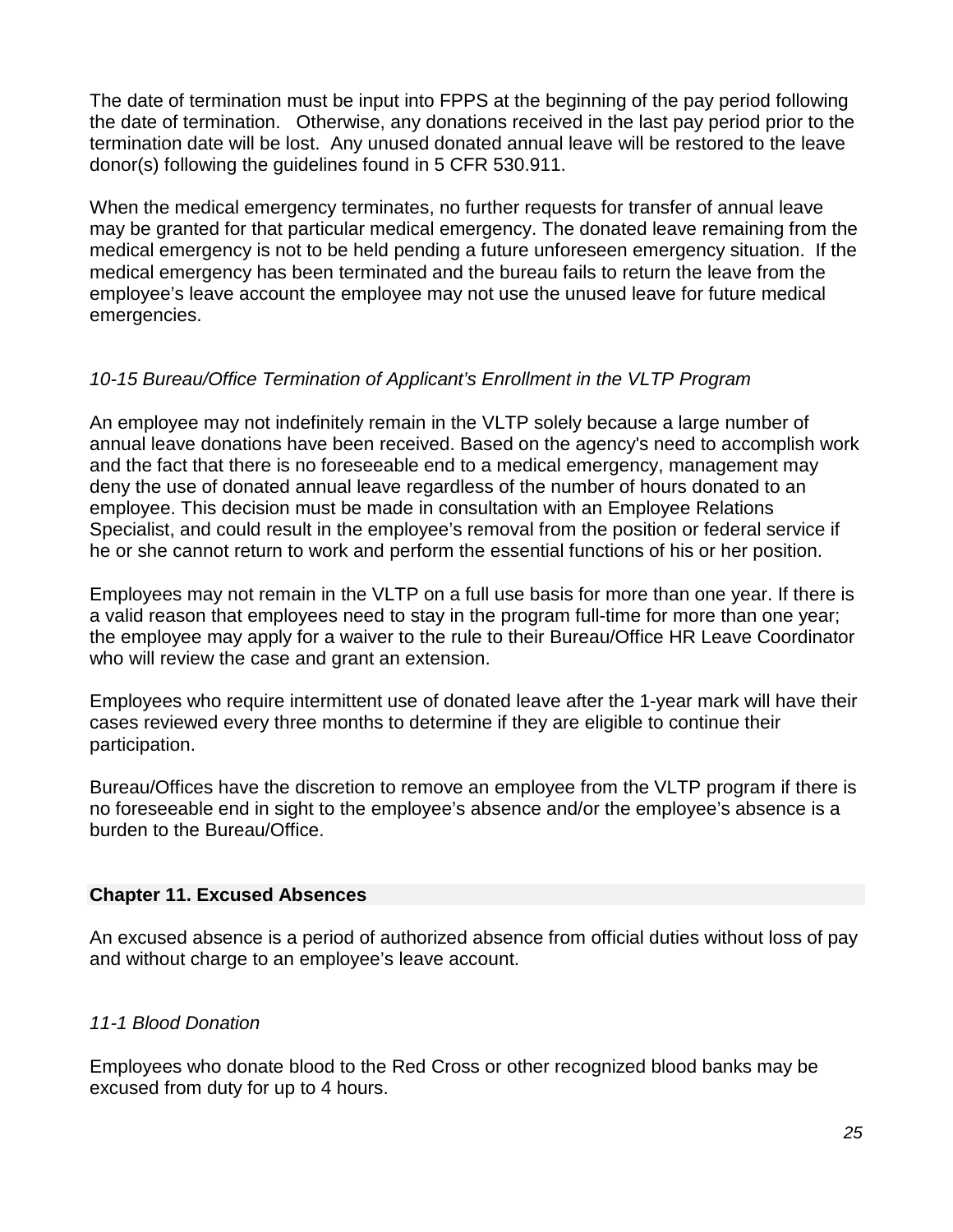Requests for administrative leave to donate blood will be made at least two days in advance of the scheduled appointment. Supervisors will be responsible for determining the availability of administrative time for blood donations. The following day, the individual employee will be responsible for providing his/her supervisor a certificate certifying that he/she donated blood.

# *11-2 Bone Marrow and Organ Donation*

An employee may use up to 7 days of excused absence each calendar year to serve as a bone-marrow donor. An employee also may use up to 30 days of excused absence each calendar year to serve as an organ donor. Leave for bone marrow and organ donation is a separate category of leave that is in addition to annual and sick leave.

# *11-3 Voting and Registration*

Employees may be excused for a reasonable time, when practicable to do so without unduly interfering with operations, to vote or register in any elections or in referenda on civic matters within their community.

Where the polls are not open at least three hours before or after an employee's regular hours of work, the employee may be granted excused absence which will permit reporting for work up to three hours after the polls open or leaving work up to three hours before the polls close, whichever requires less excused absence.

In jurisdictions where registration in person is required and registration cannot be accomplished on a non-workday or during non-duty hours, an employee may be granted up to a full day of excused absence in order to register.

If an employee's voting location is beyond normal commuting distance and vote by absentee ballot is not permitted, the employee may be granted sufficient time off to make the trip to cast his or her ballot. Where more than one day is required to make the trip, time off in excess of one day shall be charged to annual leave, accrued compensatory time, or LWOP.

Up to a full day of excused absence may be granted as required for an employee to prepare and have certified an absentee ballot, if these activities cannot be accomplished during nonworking hours.

# *11-4 Employees Returning from Active Duty*

Employees returning from military active duty will receive 5 work days of excused absence, without charge to leave, upon notification to their employing agencies of their intent to return to Federal civilian employment. Agencies may grant this period of excused absence prior to the employee's resumption of his duties, or at a time mutually agreeable to the agency and the employee, if the employee has already returned to duty. However, employees may not "stockpile" this leave to use at a later date.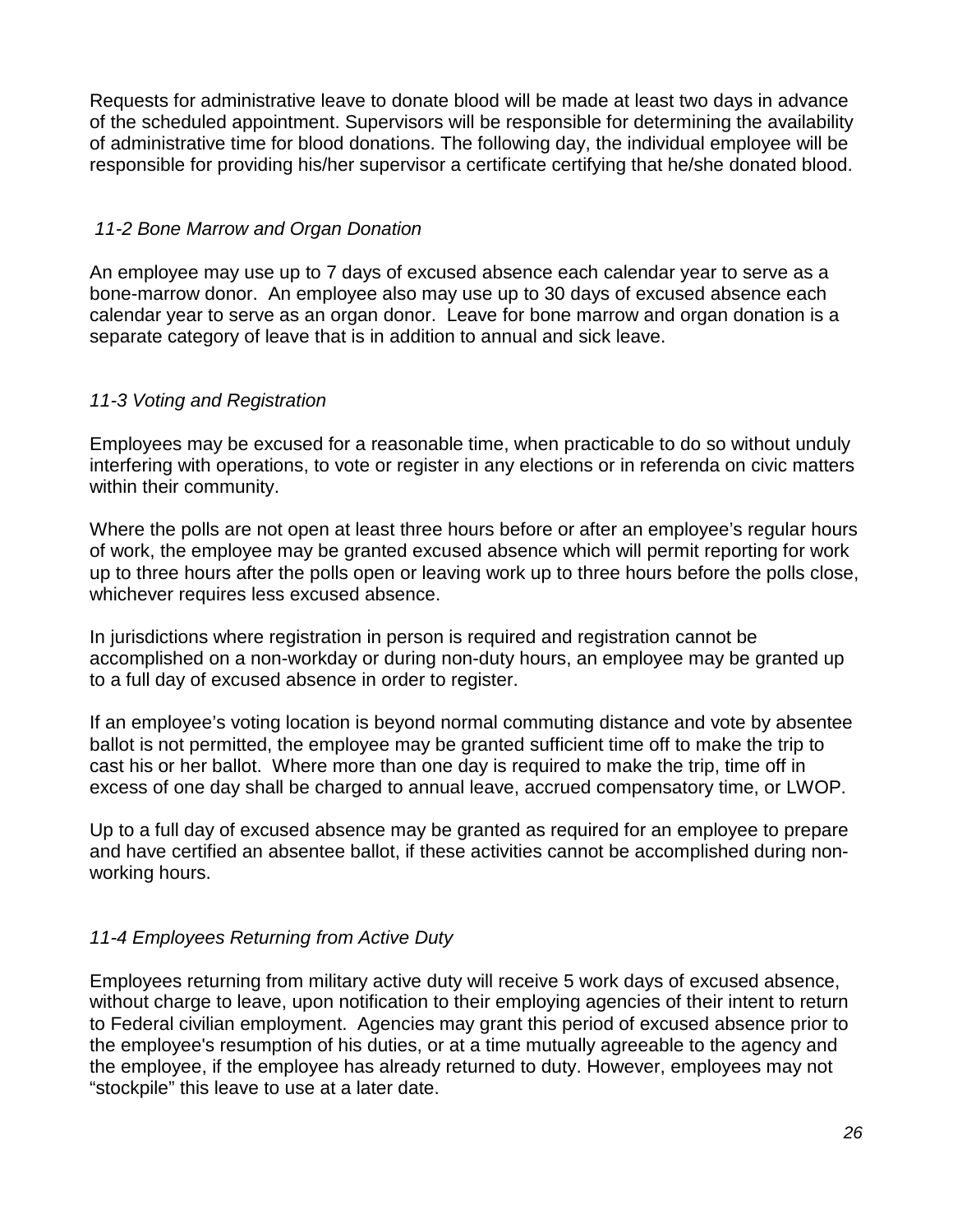#### *11-5 Health and Fitness Activities*

Employees will use non-duty time to participate in health and fitness activities. Employees may use lunch periods as well as time immediately before and after work hours. Supervisors are encouraged to accommodate as much as possible employee's requests for alternate work schedules and annual leave in order to participate in health and fitness activities. Employees with a physical fitness requirement as a condition of employment may participate in health and fitness activities during work hours up to the number of hours set by the employee's bureau.

In certain limited circumstances, bureaus/offices may exercise their authority to grant short periods of excused absences for participation in health and fitness programs. The following policy will apply in the use of excused absences:

- The activity should be officially sponsored and administered, such as a Federal Fitness Day event, or a bureau-sponsored health screening;
- The amount of excused leave should be a short period, and the activity for which excused absence is granted should be of a specific, fixed duration. Examples of such activities are participation in a fitness center orientation or a smoking cessation program consisting of several brief class sessions;
- An excused absence should not be granted for participating in an activity over an extended or indefinite period or for regularly recurring periods;
- The bureau official approving the excused absence should ensure that the employee's absence will not interfere with the timely and effective performance of bureau work and service to the public.

# *11-6 Court Leave*

Court leave is an approved absence from official duties, without loss of or reduction in pay or leave, and is provided to an employee who is summoned in connection with a judicial proceeding to perform jury duty in a federal, state, or municipal court or to serve as a witness in a nonofficial capacity for the United States, the District of Columbia, or a state or local government.

Full-time permanent and temporary employees are entitled to court leave.

Part-time or intermittent employees without a regular tour of duty are not entitled to court leave.

Employees appointed on a part-time or intermittent basis, who have a regularly scheduled tour of duty, may be granted court leave for jury duty or witness service performed during his or her tour of duty, where the employment covers a protracted period under a continuing, established work schedule.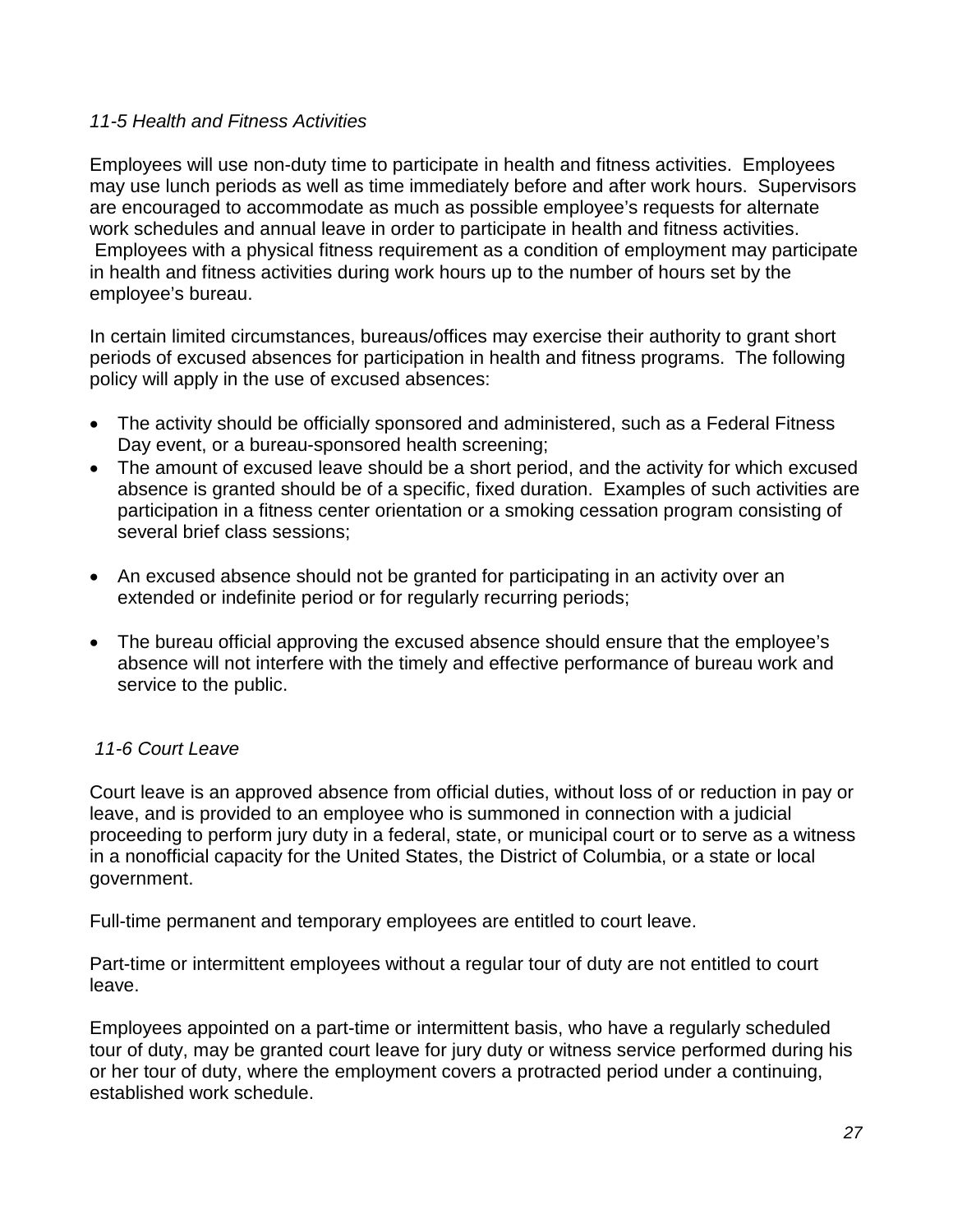If an employee's absence is properly chargeable to court leave, he may not elect at the time, or at a later day, to have the absence charged to annual leave.

The Department, as an employer, shall not request that an employee be excused from jury duty or be granted a deferment from jury duty, except in cases of genuine emergency. Excuse from jury duty shall not be requested when a deferment will satisfy the operating requirements of the Department.

In cases of genuine necessity, an employee's supervisor or his or her designee may write directly to the court requesting that the employee be excused from jury duty, or that the jury duty be deferred. An employee however, may request exemption from jury duty for compelling personal reasons on his or her own initiative.

Court leave shall be granted to an eligible employee for absence during the tour of duty, including regularly scheduled overtime, to perform jury duty. Court leave shall be granted only for those days and hours an employee would otherwise be in a pay status.

Since it is mandated by statute that the compensation of an employee shall not be reduced because of jury duty, employees granted court leave for jury duty are entitled to the compensation they would otherwise have received, including any premium pay and differentials (31 Comp. Gen. 173; 23 id. 904).

An employee, whose compensation and leave are protected by law from reduction because of jury duty, is prohibited from receiving compensation for such service in any court of the United States for any period of jury duty for which the employee would have been in a pay status in his or her Federal position. The employee generally receives pay from the Court for each day served and must reimburse the Department for that amount. The employee can keep the amount paid for commuting costs.

# *11-7 Excused absence for Employee Assistance Program (EAP)*

Excused absence may be used when an employee requests counseling under an agency Employee Assistance Program (EAP). Individuals who are subsequently referred to private counseling will use sick leave, annual leave or leave without pay, whichever is appropriate. Please consult the appropriate Bureau/Office EAP policy for further guidance.

# **Chapter 12. Administrative Leave**

The term "Administrative Leave" describes the situation when an employee is temporarily relieved of his or her normal responsibilities by their supervisor, continues to receive regular pay and benefits, and is normally required to remain away from the work-site during regular work hours. Administrative leave is not a category of leave, like sick leave or annual leave, but describes a person's work status The placement of an employee on administrative leave does not constitute an adverse action, but should only be done in the most exceptional situations (i.e., cases involving proposed removals or indefinite suspensions)**,** when all other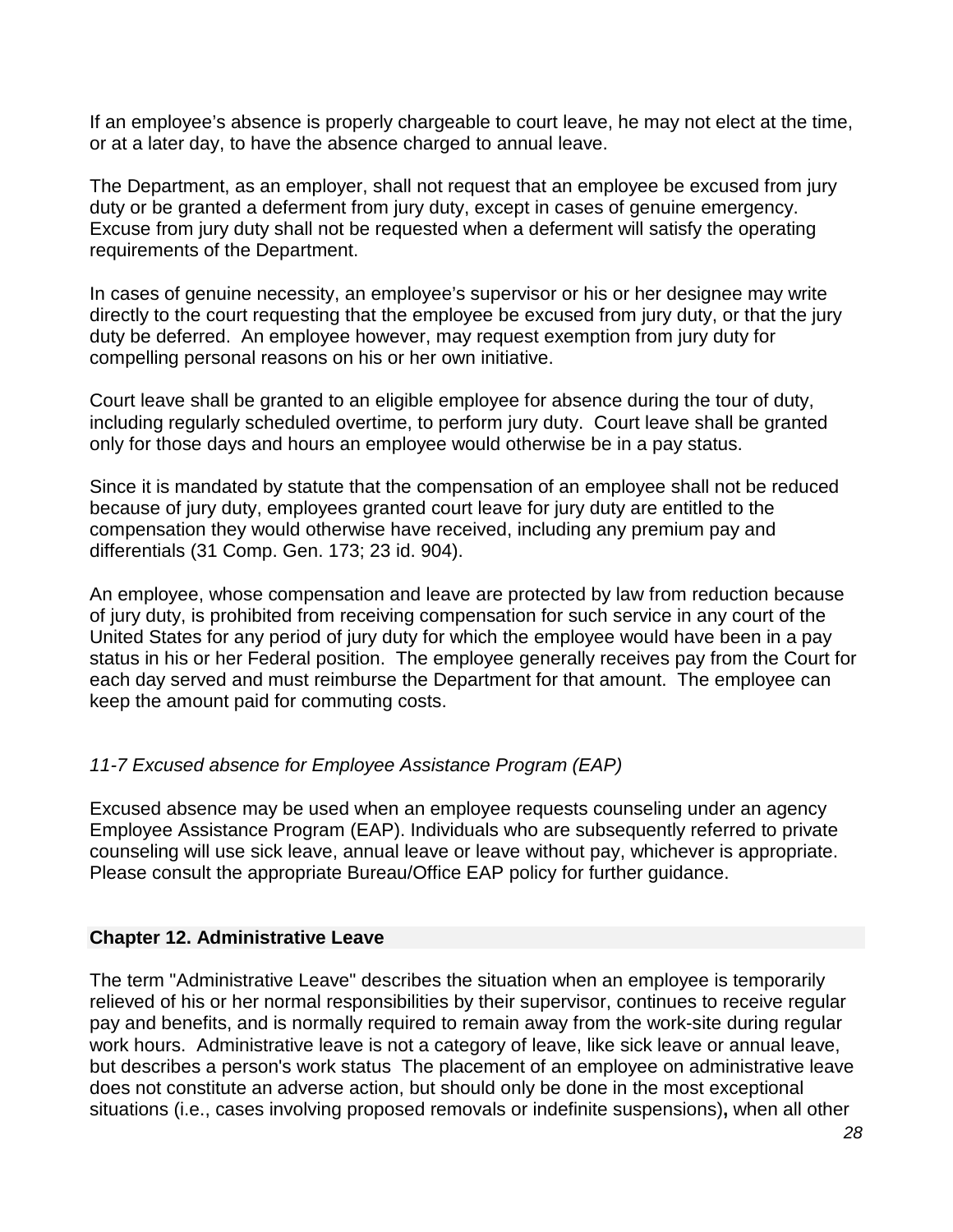options are considered imprudent. Administrative Leave should not be confused with excused absence.

# *12-1 Compensation While on Administrative Leave*

Compensation for administrative leave with pay shall be equal to the employee's base rate of pay, and shall not continue beyond the length of the situation for which the leave was granted.

# *12-2 Administrative Leave Considerations*

Administrative Leave should only be considered in rare instances. An employee should only be placed on administrative leave with pay when immediate action must be taken to remove an employee from his or her work site because of a disruption; threat to the health and/or safety of an employee; person or property entrusted to that employee and no other viable options are available. In such limited circumstances, it is permissible to place an employee on administrative leave with pay pending a review, investigation or disciplinary proceeding surrounding the situation that resulted in the employee being placed on a paid leave of absence.

In most situations where the primary concern is the health or safety of the general work force, options may be limited and an administrative leave with pay may be the most appropriate option. If, however, the primary concern is the health or safety of a particular individual, or group of individuals, a modification of duties, a temporary reassignment to another position or another work area or a reassignment to another work shift may suffice to limit access to the person(s) whose health or safety may be endangered. Such actions would avoid the need to place an individual on administrative leave with pay.

In situations where the primary concern is the safety of property, it may be possible to remove access to government property either through a modification of job duties and responsibilities, a temporary reassignment to another position or reassignment to another work area so that no property is entrusted to an employee who could adversely affect or destroy the property.

Each situation will differ and will require a case-by-case determination. When an official believes that an employee should be placed on Administrative Leave, management must consult with the servicing SHRO who will consult with the Office of the Solicitor as appropriate. Only bureau/office heads, their deputies, or the Director of the Office of Human Resources may authorize the placement of an employee on administrative leave for an extended period of time (i.e., beyond 45 days); this authority may not be re-delegated. Bureau/Office heads (or their deputies) must coordinate decisions regarding the placement/continuation of an employee in an administrative leave status for more than 45 days with the Director of the Office of Human Resources who will review such decisions for the Department and may rescind them if considered inappropriate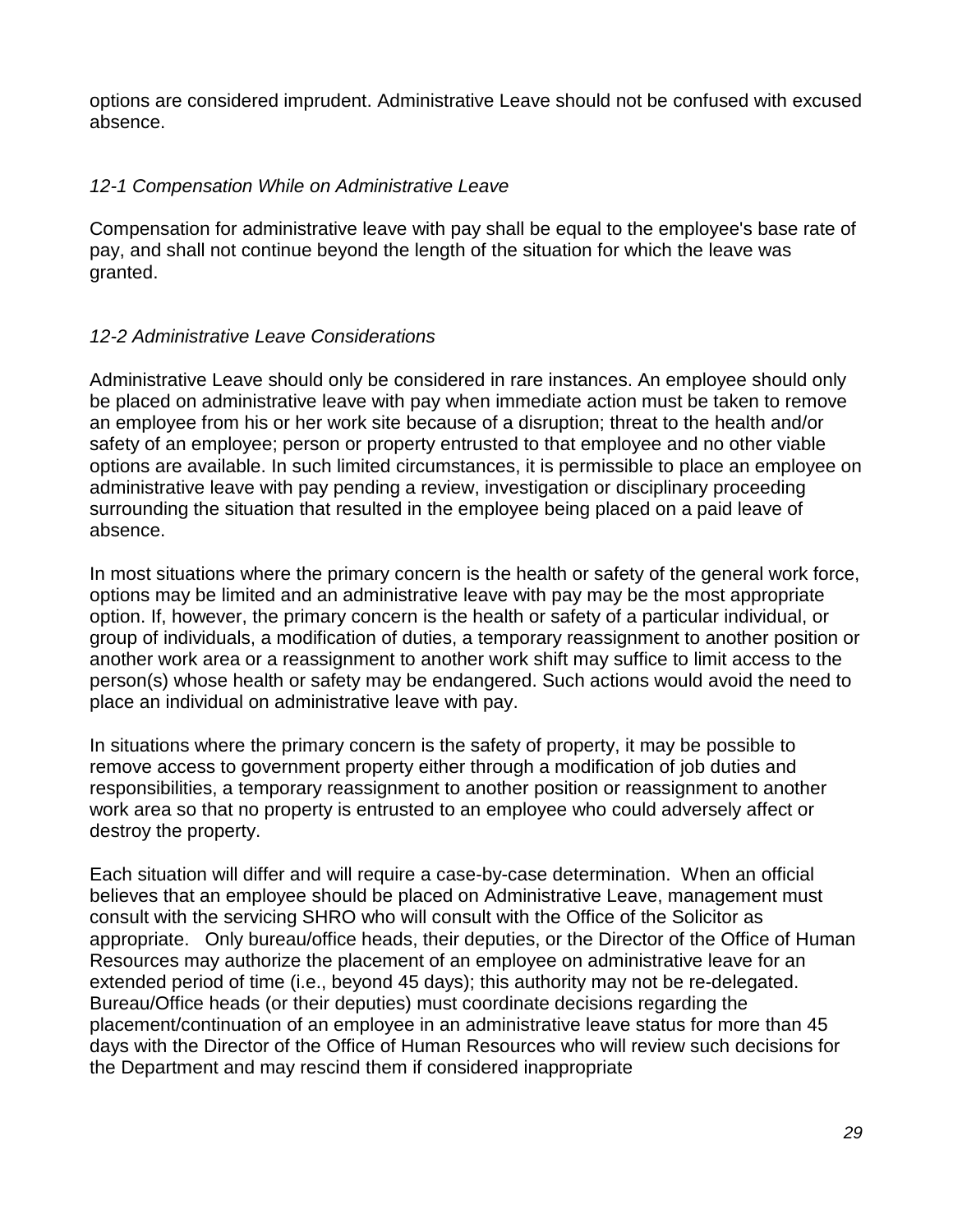When an individual is placed on Administrative Leave during an administrative investigation, the approval official or designee shall be responsible for monitoring the status of the investigation and the length of time that an employee is on administrative leave with pay. Monitoring shall be done by the appointing authority or designee at appropriate intervals.

Please refer to 370 DM 752, dated 2006, [http://elips.doi.gov/app\\_DM/act\\_getfiles.cfm?relnum=3738](http://elips.doi.gov/app_DM/act_getfiles.cfm?relnum=3738)

If the link is unavailable, contact your servicing Human Resource Office for the latest guidance.

# *12-3 Employee Notification*

An employee placed on administrative leave with pay pending the completion of an investigation shall be notified in writing at the outset of the leave that he or she shall:

- Be in a work-ready status at all times during his/her regularly scheduled hours of work, and must be able to report for duty with short notice. If he/she is unable to do so, they must request approval of appropriate sick or annual leave.
- Stay off of the property of the employing agency during the leave or first call the supervisor to make arrangements to conduct business or to otherwise be on the property of the employing agency.
- Not hold another job during the hours he or she is normally scheduled for work. If the employee works during such hours, he or she will forfeit the administrative leave with pay and will be subject to discipline.

# *12-4 Independent Criminal Review*

If a review produces evidence sufficient to warrant an independent criminal review or investigation, and the health or safety of an employee or any person or property entrusted to the employee's care continues to be at issue, the employee may remain on administrative leave with pay pending review, investigation or any legal proceedings.

# **Chapter 13. Home Leave**

Employees serving outside the United States who meet the requirements of 5 U.S.C. 6304 (b) for the accumulation of a maximum of 45 days (360 hours) of annual leave are eligible for home leave benefits. The rules and regulations governing home leave can be found at 5 CFR 630.6.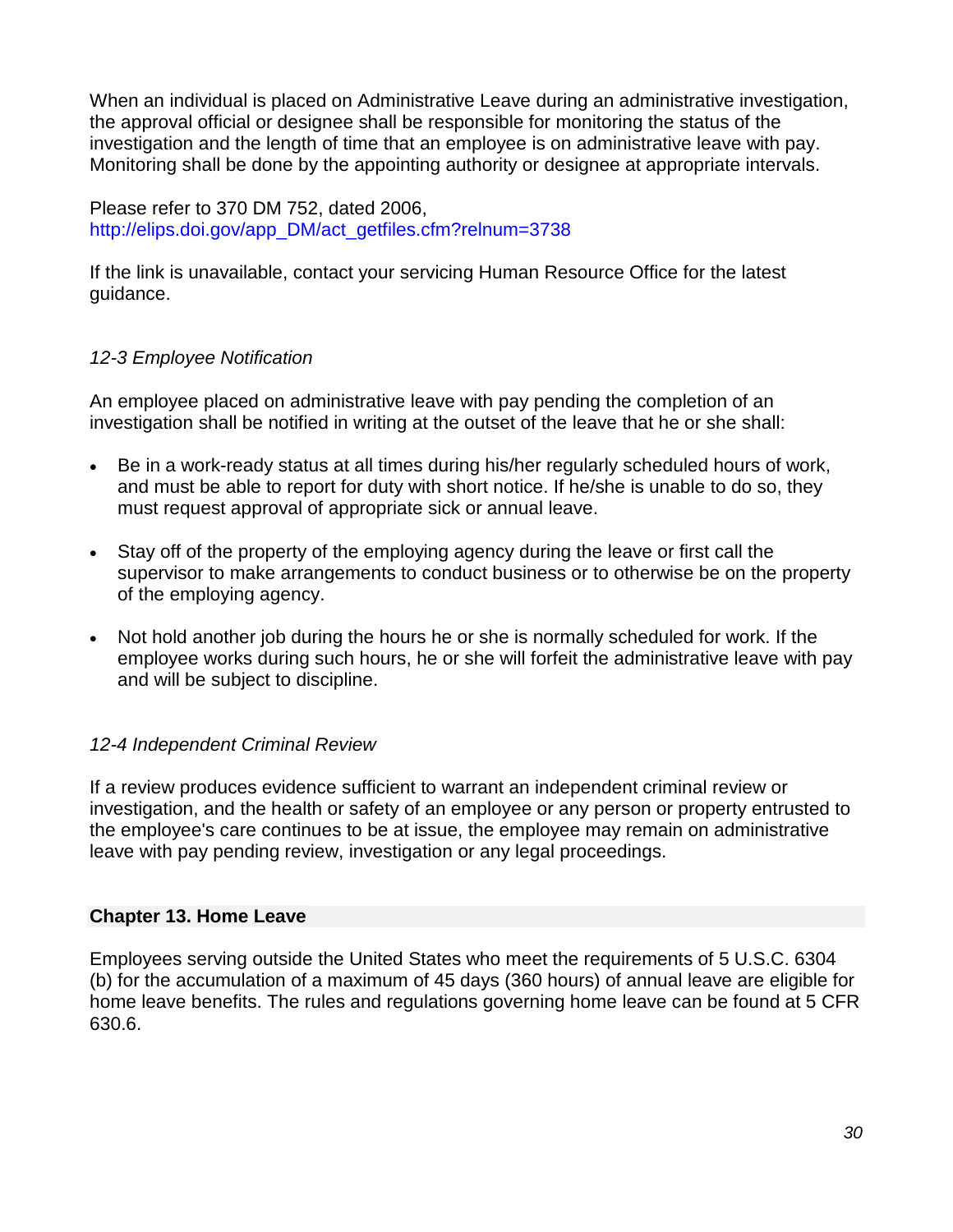# **Appendix 1: Voluntary Leave Transfer Program Forms**

OPM 630- [Application to Become a Leave Recipient under the Voluntary Leave Transfer Program](http://www.opm.gov/FORMS/PDF_FILL/opm630.pdf) [http://www.opm.gov/FORMS/PDF\\_FILL/opm630.pdf](http://www.opm.gov/FORMS/PDF_FILL/opm630.pdf)

[OPM 630A-Request to Donate Annual Leave to Leave Recipient under](http://www.opm.gov/FORMS/PDF_FILL/opm630a.pdf) the Voluntary Leave Transfer Program (Within Agency) [http://www.opm.gov/FORMS/PDF\\_FILL/opm630a.pdf](http://www.opm.gov/FORMS/PDF_FILL/opm630a.pdf)

[OPM 630B-Request to Donate Annual Leave to Leave Recipient under](http://www.opm.gov/FORMS/PDF_FILL/opm630b.pdf) the Voluntary Leave Transfer Program (Outside [Agency\)](http://www.opm.gov/FORMS/PDF_FILL/opm630b.pdf) [http://www.opm.gov/FORMS/PDF\\_FILL/opm630b.pdf](http://www.opm.gov/FORMS/PDF_FILL/opm630b.pdf)

OPM 630 C[-Transfer of Leave Records for Leave Recipient Covered by the Voluntary Leave Transfer Program](http://www.opm.gov/FORMS/PDF_FILL/opm630c.pdf) [http://www.opm.gov/FORMS/PDF\\_FILL/opm630c.pdf](http://www.opm.gov/FORMS/PDF_FILL/opm630c.pdf)

If the above links are unavailable, contact your servicing Human Resource Office for the latest guidance.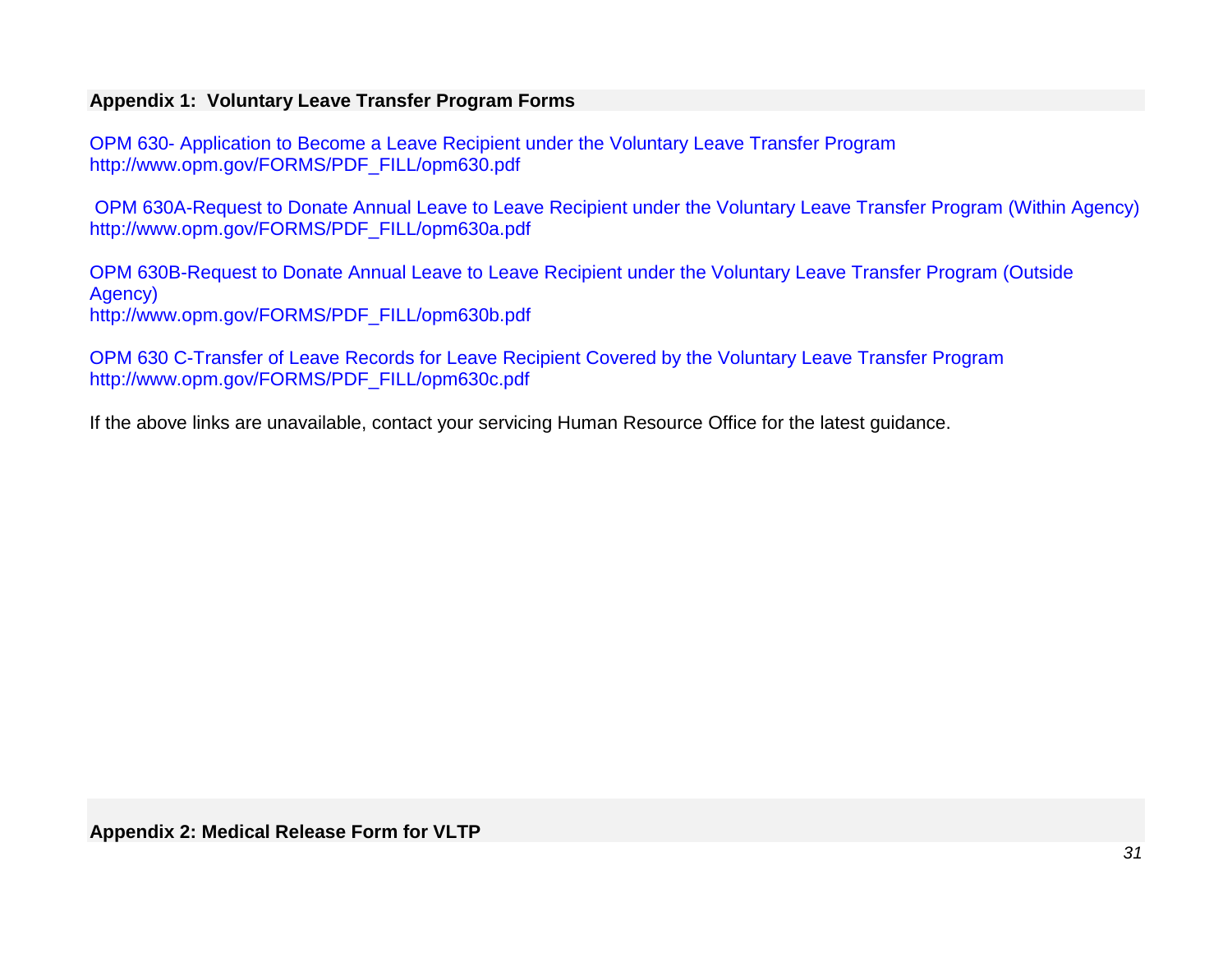| <b>Department of the Interior</b><br><b>Voluntary Leave Transfer Program</b><br><b>Healthcare Certification Release Authorization</b>                                                                                                                                                                                                                             |              |           |  |  |
|-------------------------------------------------------------------------------------------------------------------------------------------------------------------------------------------------------------------------------------------------------------------------------------------------------------------------------------------------------------------|--------------|-----------|--|--|
| Employee's Name:                                                                                                                                                                                                                                                                                                                                                  |              |           |  |  |
| I authorize the Bureau/Office Voluntary Leave Transfer Coordinator to contact my treating physician directly to receive medical certification documents supporting my application<br>to the Voluntary Leave Transfer Program. I understand that failure to sign this document will result in being denied admission to the VLTP Voluntary Leave Transfer Program. |              |           |  |  |
| Physician's Name:                                                                                                                                                                                                                                                                                                                                                 |              |           |  |  |
| Address:                                                                                                                                                                                                                                                                                                                                                          |              |           |  |  |
| City:                                                                                                                                                                                                                                                                                                                                                             | State:       | Zip Code: |  |  |
| <b>Phone Number:</b>                                                                                                                                                                                                                                                                                                                                              | Fax Number:  |           |  |  |
|                                                                                                                                                                                                                                                                                                                                                                   |              |           |  |  |
| Employee Signature:                                                                                                                                                                                                                                                                                                                                               | Date Signed: |           |  |  |
|                                                                                                                                                                                                                                                                                                                                                                   |              |           |  |  |
| THIS AUTHORIZATION WILL NEED TO BE RENEWED NINETY DAYS AFTER THE EMPLOYEE HAS BEEN ACCEPTED INTO THE VOLUNTARY LEAVE TRANSFER<br>PROGRAM.                                                                                                                                                                                                                         |              |           |  |  |